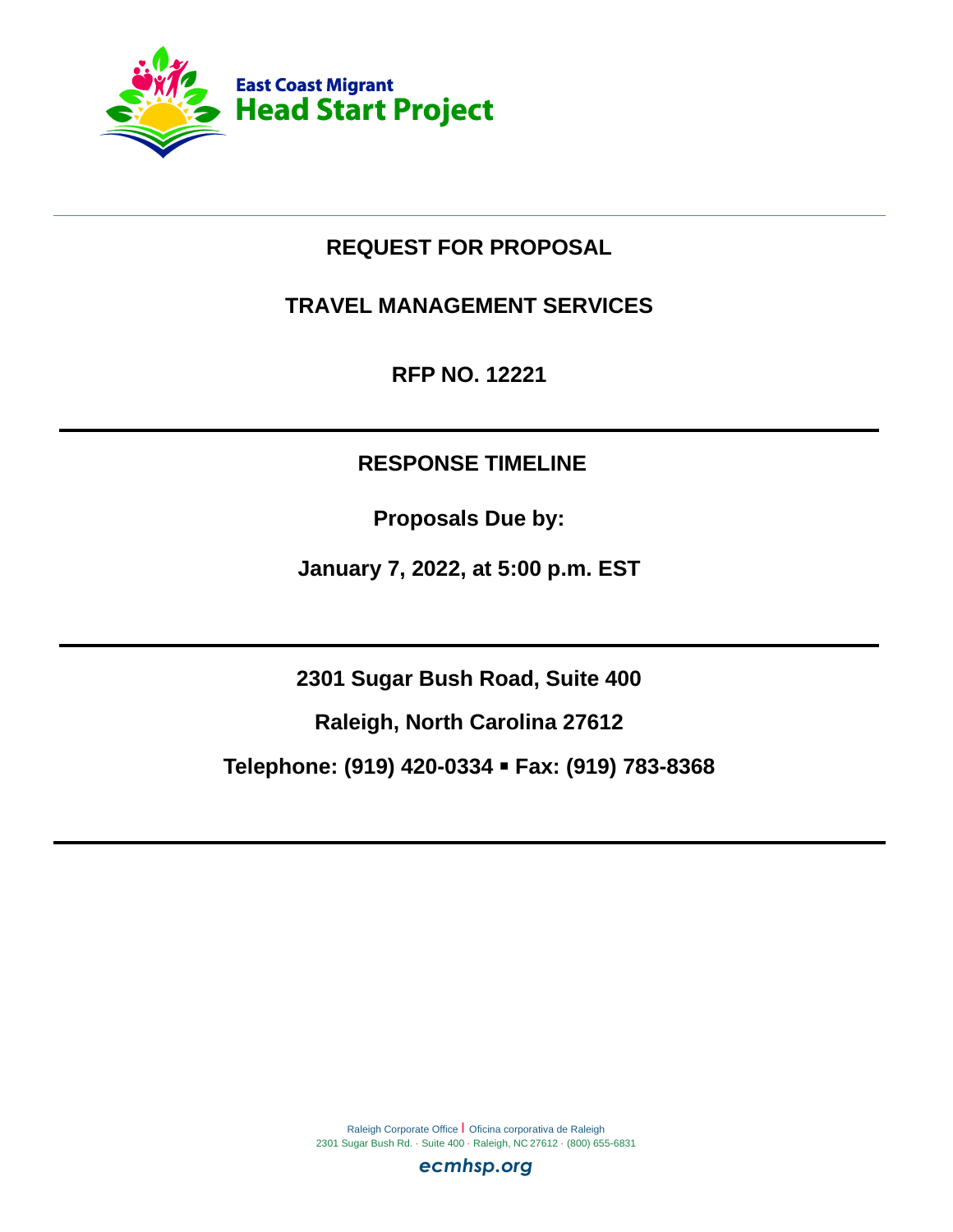# **TABLE OF CONTENTS**

| <b>RFP Advertisement</b>                 | 3              |
|------------------------------------------|----------------|
| Introduction                             | $\overline{4}$ |
| Notice to Respondents                    | $\overline{4}$ |
| <b>Proposal Requirements</b>             | 4              |
| <b>RFP Timeline</b>                      | 5              |
| Scope of Services                        | 5              |
| <b>RFP Questions</b>                     | 6              |
| <b>Location of Services</b>              | 9              |
| <b>General Proposal Requirements</b>     | 13             |
| <b>Evaluation Criteria</b>               | 14             |
| <b>General Terms and Conditions</b>      | 14             |
| Notification of Award                    | 17             |
| <b>Execution of Offer</b>                | 18             |
| <b>Pricing Schedule</b>                  | 20             |
| <b>Respondent Questionnaire</b>          | 22             |
| Exhibit A. Mandatory Contract Provisions | 24             |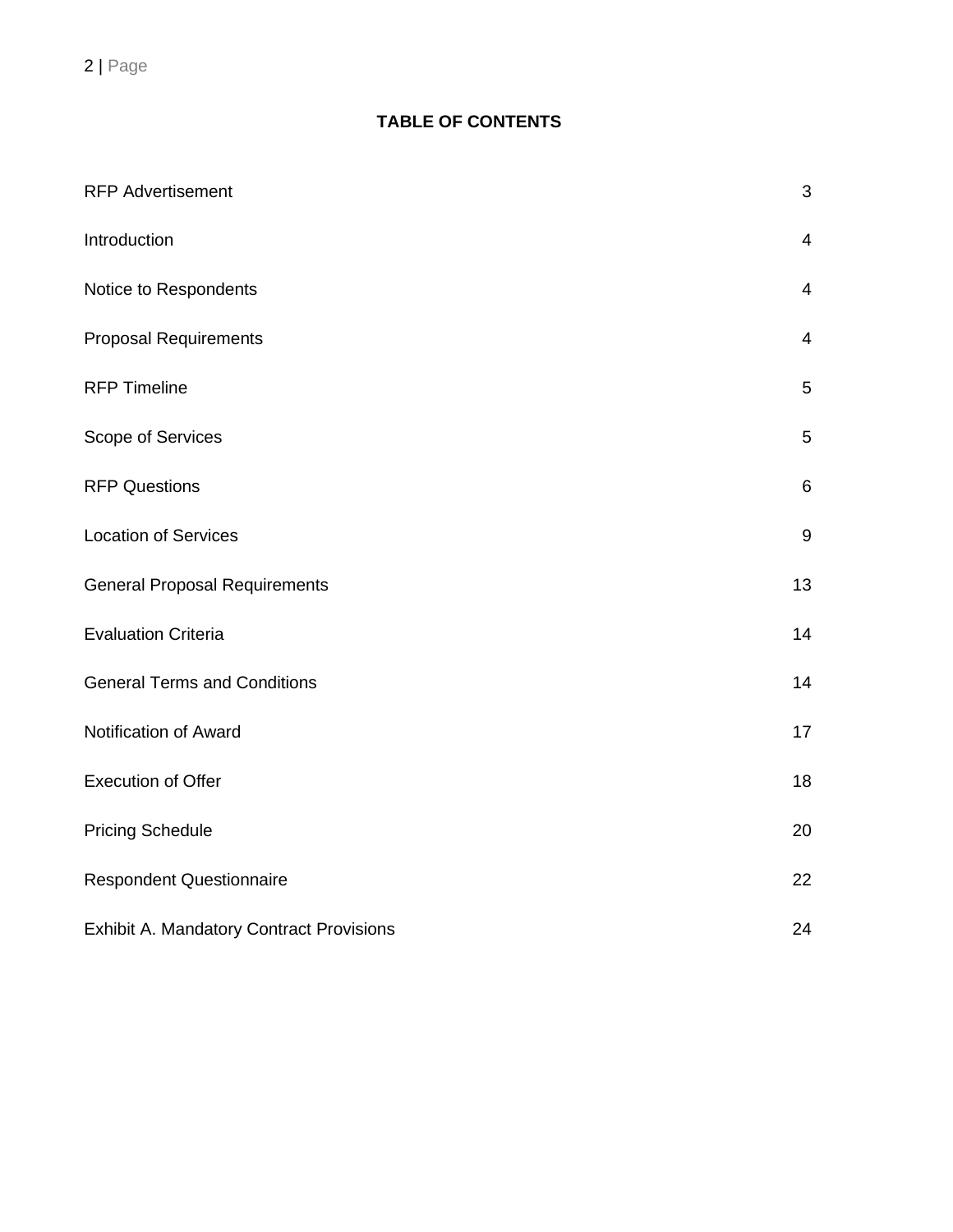## **REQUEST FOR PROPOSAL (RFP)**

### **(TRAVEL MANAGEMENT SERVICES ADVERTISEMENT)**

East Coast Migrant Head Start Project is soliciting cost proposals from qualified travel management companies that will ensure ECMHSP's corporate business travel program is managed properly by complying with established travel policies and procedures. East Coast Migrant Head Start Project invites you to submit a Cost Proposal to this Request for Proposal (RFP). Interested bidders may request an RFP packet no later than Wednesday, December 15, 2021, by 5:00 pm by contacting Ms. Francesca Bradshaw via email [fbradshaw@ecmhsp.org](mailto:fbradshaw@ecmhsp.org) or telephone 919-926-3375.

Please submit any questions you have regarding the specifications by December 16, 2021, no later than 5:00 pm. You may email your questions to [fbradshaw@ecmhsp.org.](mailto:fbradshaw@ecmhsp.org) Answers will be posted on the East Coast Migrant Head Start Project's website Friday, December 17, 2021.

All finalized proposals must be received by **5:00 pm on Friday, January 7, 2022,** to the attention of:

Ms. Francesca Bradshaw Procurement Manager East Coast Migrant Head Start Project 2301 Sugar Bush Road, Suite 400 Raleigh, NC 27612 [fbradshaw@ecmhsp.org](mailto:fbradshaw@ecmhsp.org)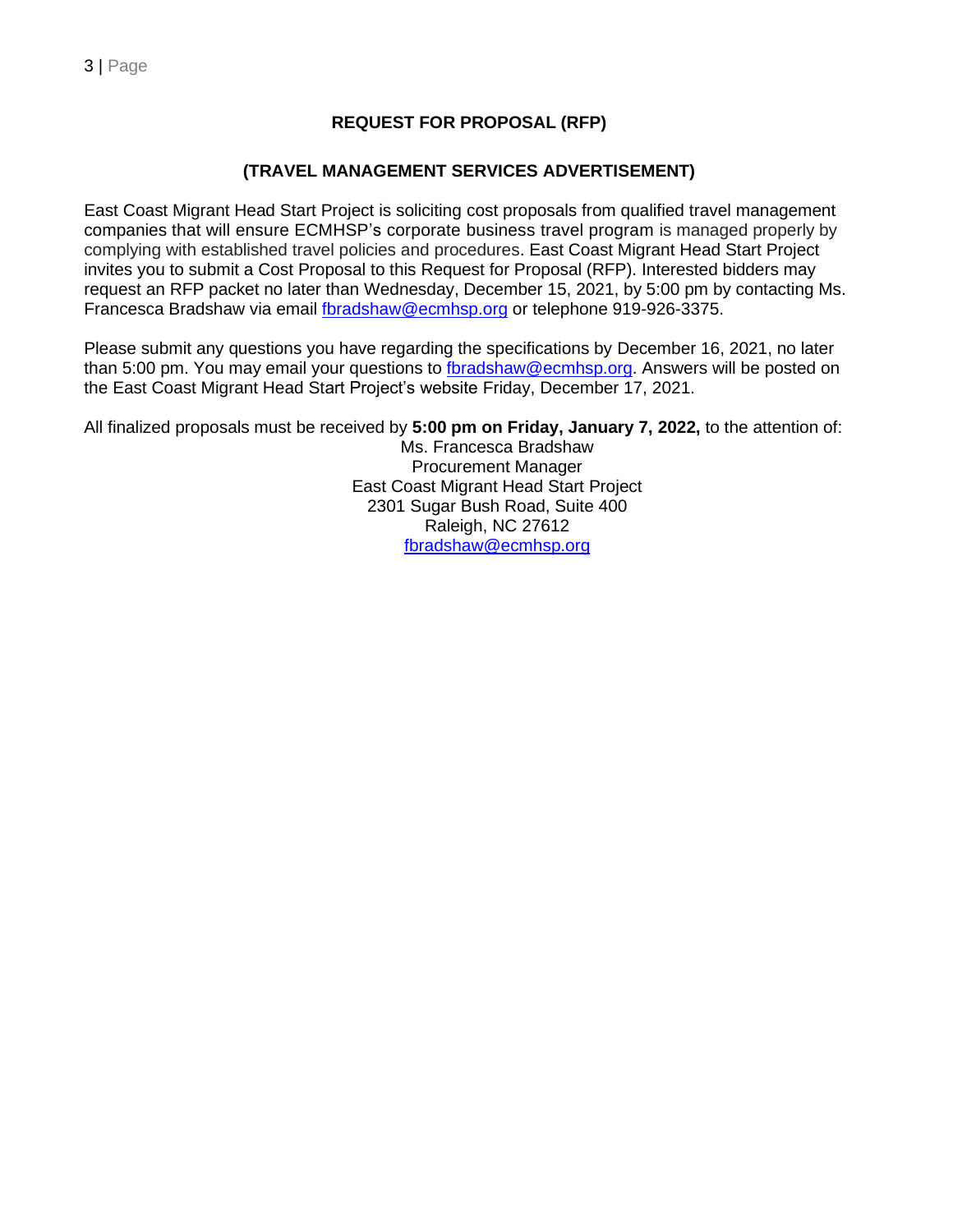# **INTRODUCTION**

**1.0** East Coast Migrant Head Start Project ("ECMHSP") is a federally funded, non-profit Corporation that is headquartered in Raleigh, North Carolina, and maintains an administrative office in Washington, DC. ECMHSP provides high quality and comprehensive Head Start services to the children of agricultural workers in rural areas of Alabama, Florida, Georgia, North Carolina, South Carolina, Indiana, Virginia, New Jersey, Oklahoma, and Pennsylvania. ECMHSP provides services to the children of agricultural workers in ten states. ECMHSP directly operates a total of forty-two (42) Head Start centers located in rural communities on the East Coast, from Lake Okeechobee, Florida to the foothills of Tahlequah, Oklahoma. ECMHSP receives approximately \$64 million from the Department of Health and Services under CFDA 93.600 for the operation of the Migrant and Seasonal Head Start Programs. The total spend for air, car and hotel during the budget period of 2018 -2021 was \$2.1 million.

### **2.0 PURPOSE**

The purpose of this RFP is to partner with a Travel Management Company (TMC) that will ensure ECMHSP's corporate business travel program is managed properly by complying with established travel policies and procedures. This RFP document details and incorporates the tasks and responsibilities of the potential bidder required by ECMHSP for the provision of travel management services.

## **3.0 NOTICE TO RESPONDENTS**

Cost proposals for providing travel service to meet the needs of ECMHSP's travel program must be received at the Raleigh Corporate Office by no later than 5:00 p.m. on January 7, 2022. It is the responsibility of the party submitting a Cost Proposal in response to this RFP to ensure that the Cost Proposal is received by the deadline. A fixed price contract will be awarded. Any contract that may be issued also includes provisions for East Coast Migrant Head Start Project at its sole discretion to renew the contract(s) for up to two (2) additional one (1) year term, encompassing fiscal years ending 2023 and 2024.

The following designated contact should be used for all questions relating to the RFP.

Point of Contact: Francesca Bradshaw Procurement Manager 2301 Sugar Bush Road, Suite 400 Raleigh, NC 27612 Telephone Number: 919-926-3375 Fax Number: 919-926-3417 Email: [fbradshaw@ecmhsp.org](mailto:fbradshaw@ecmhsp.org)

### **4.0 PROPOSAL REQUIREMENTS**

#### **Questions and Answers**

All questions must be submitted in writing by email: for adshaw@ecmhsp.org on 12/16/21 by 5:00 pm. Questions submitted after this period will only be answered if East Coast Migrant Head Start Project determines the question is critical to the success of the RFP process. Responses to questions will be available to all Bidders.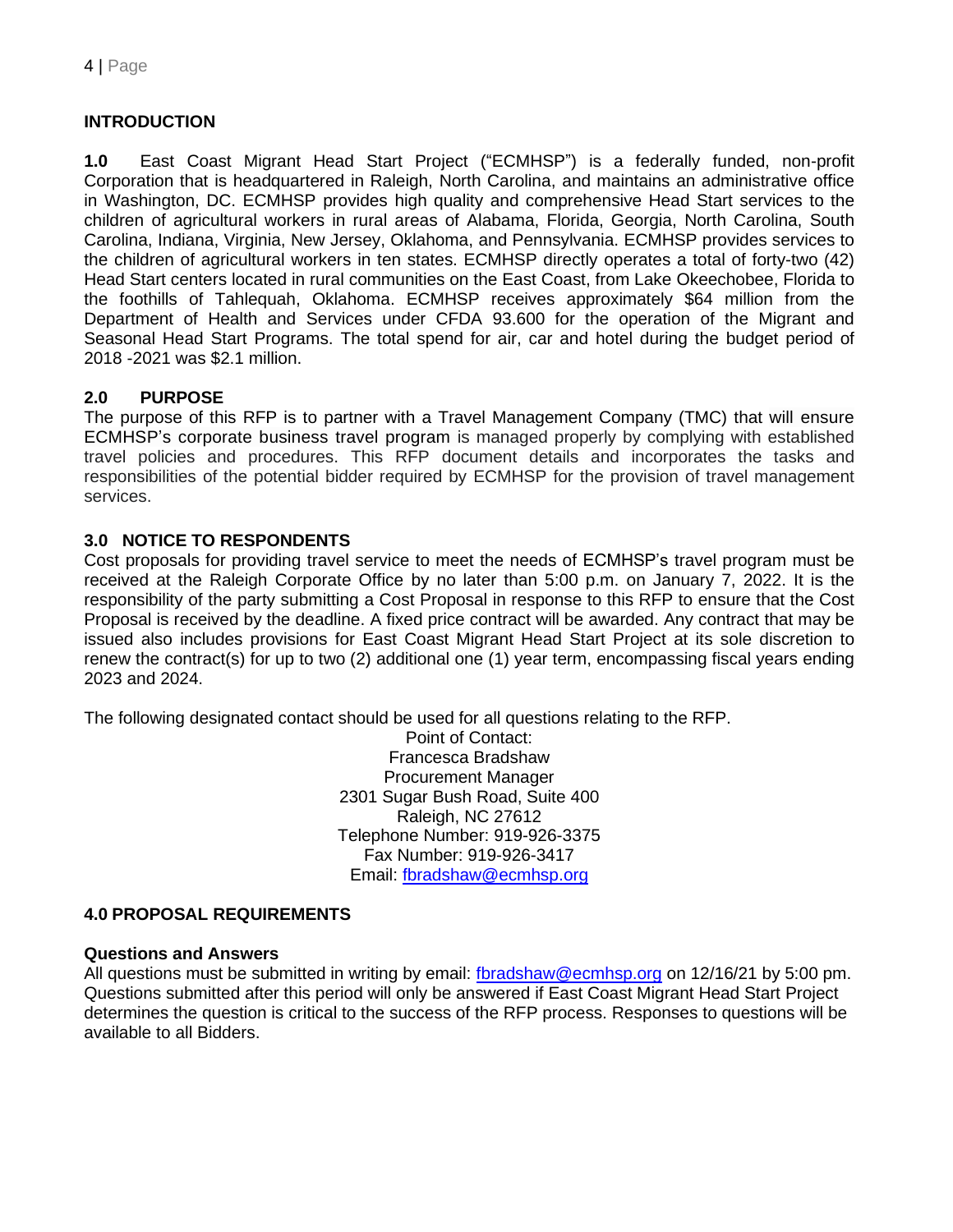# **5.0 PROCESS AND TIMELINE**

The following dates are set for information and planning purposes. East Coast Migrant Head Start Project reserves the right during this procurement to change any of the dates. If changes are made the Procurement Manager will contact the Bidders.

| <b>RFP SCHEDULE</b>                                        | <b>DATE</b> |
|------------------------------------------------------------|-------------|
| RFP Advertisement Release Date (East Coast Website)        | 12/10/21    |
| Deadline to Request Proposal Packet                        | 12/15/21    |
| Written questions (due by 5pm EST.)                        | 12/16/21    |
| Written questions answered and provided to all bidders via | 12/17/21    |
| East Coast Migrant Head Start Projects' website.           |             |
| Proposal Response Due Date                                 | 1/7/22      |
|                                                            |             |

Postmark date will not constitute timely delivery. Responses received after the above time will not be considered. Proposers are solely responsible for ensuring timely receipt of their Proposals.

## **6.0 RIGHT TO REJECT PROPOSALS**

East Coast reserves the right to reject any or all proposals received in response to this RFP. East Coast Migrant Head Start Project may reject any proposal if it is considered incomplete or does not meet qualifications, requirements, or specifications. Failure to furnish all information may disqualify the proposal.

# **7.0 SCOPE OF SERVICES**

ECMHSP is looking for a Travel Management Company that will provide a comprehensive business travel program that encompasses managing a dedicated travel specialist that will work in the East Coast Migrant Corporate office located in Raleigh, NC. ECMHSP is moving toward fully automating, connecting, and simplifying business processes as it relates to expense, travel, and AP processes; therefore, ECMHSP is also seeking a TMC that offers Concur Travel online booking tool to support internal requirements. The scope of service shall include, but not be limited to the following:

**Availability** 

TMC will oversee one Travel Specialist that will manage all travel services for ECMHSP. The Travel Specialist will be available for the accepting and processing of reservations as well as provide meeting management services as needed between the hours of 0800 am and 5:00 pm Monday to Friday. Outside of these hours TMC after hour services will be available to provide travel services to ECMHSP travelers.

### Air and Ground Transportation

Conform to ECMHSP travel policy and make traveler aware of all restrictions and conditions that may be applicable to airline fares and car rental reservation fees.

### Comprehensive Itineraries

Responsible for ensuring that quality checks are done on every booking and that each booking have a detailed itinerary. Itineraries shall be provided with all air tickets and include full flight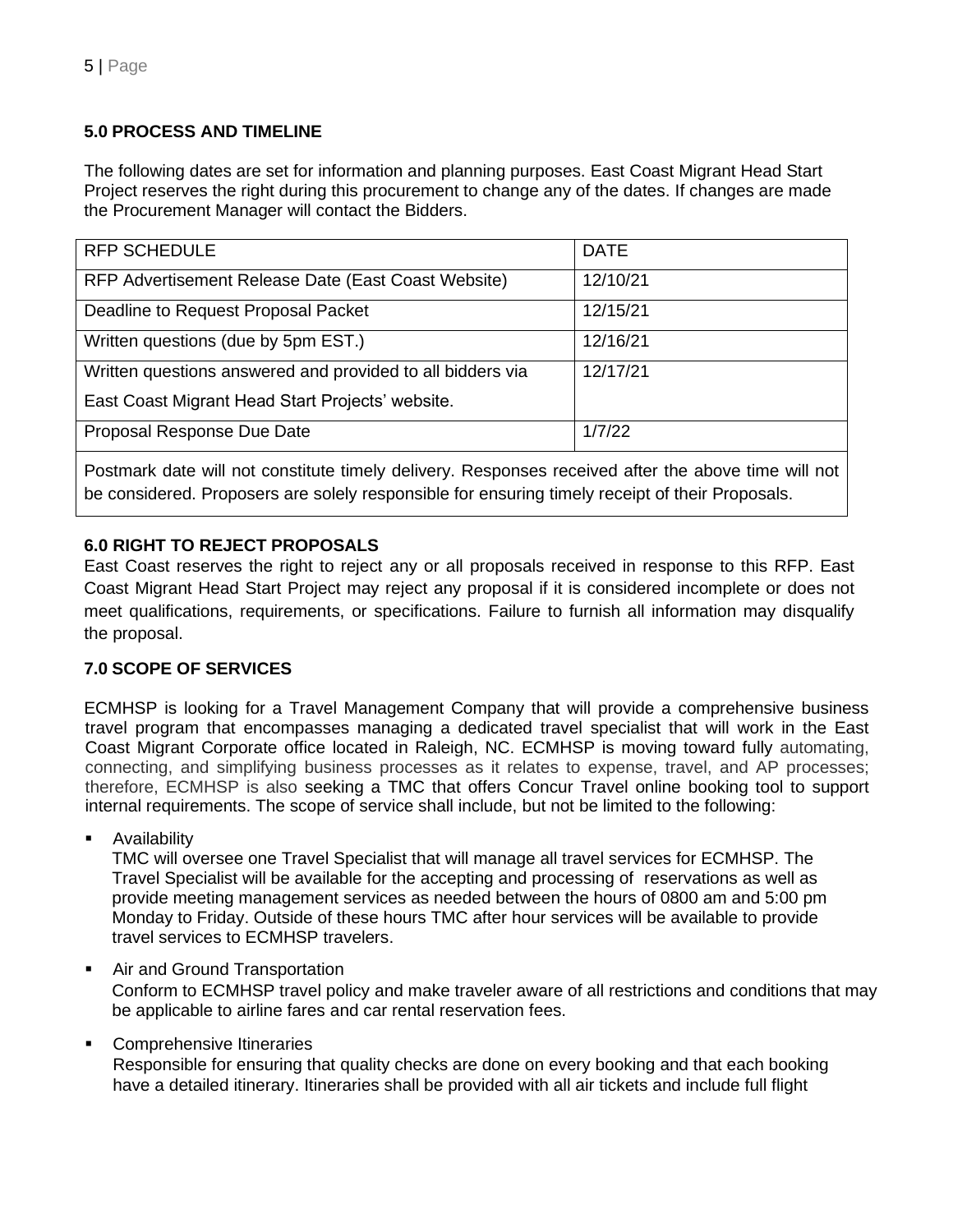schedules, agents number, hotel reservation details, seat assignments where applicable, emergency contact information as well as car rental information.

**■** Ticket Delivery

All tickets will be delivered as e-tickets. All tickets will be delivered 24 hours prior to departure unless other arrangements have been made or bookings are made within 24 hours of departure.

**Hotels** 

TMC shall make hotel reservations requested by traveler as well as cancel any travel hotel arrangements by notifying the supplier to avoid any penalties. TMC will reserve accommodation at either ECMHSP preferred or corporate rates where available. Non preferred hotels shall be used when there is no availability of properties with whom a corporate rate exists or there is no preferred hotel supplier at that location. TMC should have the capability to process and deploy virtual credit card payments to pay for business expenses such as hotel fees.

■ Management of Preferred Suppliers

TMC will be responsible and maintain the preferred suppliers lists. TMC will review all areas of expenditure and identify where opportunities exist for better negotiated rates.

**• Travel Management Reports** 

Provide monthly travel reports to ECMHSP's CFO. Reports to include the following:

- o Monthly travel expenditure
- o Savings and exception report
- o Cost center spend report
- Employee Training An initial training will be designed for all ECMHSP travelers and assessed on an ongoing basis.
- Effective Communication

Quarterly meetings will be held to including members of the TMC team, Travel Specialists, TMC Account Manager and ECMHSP's Procurement Manager.

- **Emergency After hour Services A comprehensive emergency service shall be provided outside of** office hours to all travelers. Full details of this services shall be provided when e-tickets are delivered.
- Event Meeting Planning Services Deliver start to finish meeting planning services of organizing and managing an event including conferences, seminars, and annual meetings.

### **8.0 Request for Proposal Questions**

Below are questions to be included in the proposal submission. Please clearly reference the questions in your submission.

#### I. **Agency Profile**

- a) Describe your agency's experience servicing non-profit organizations.
- b) Describe your agency's experience servicing clients requiring to comply with the Federal Government travel regulations.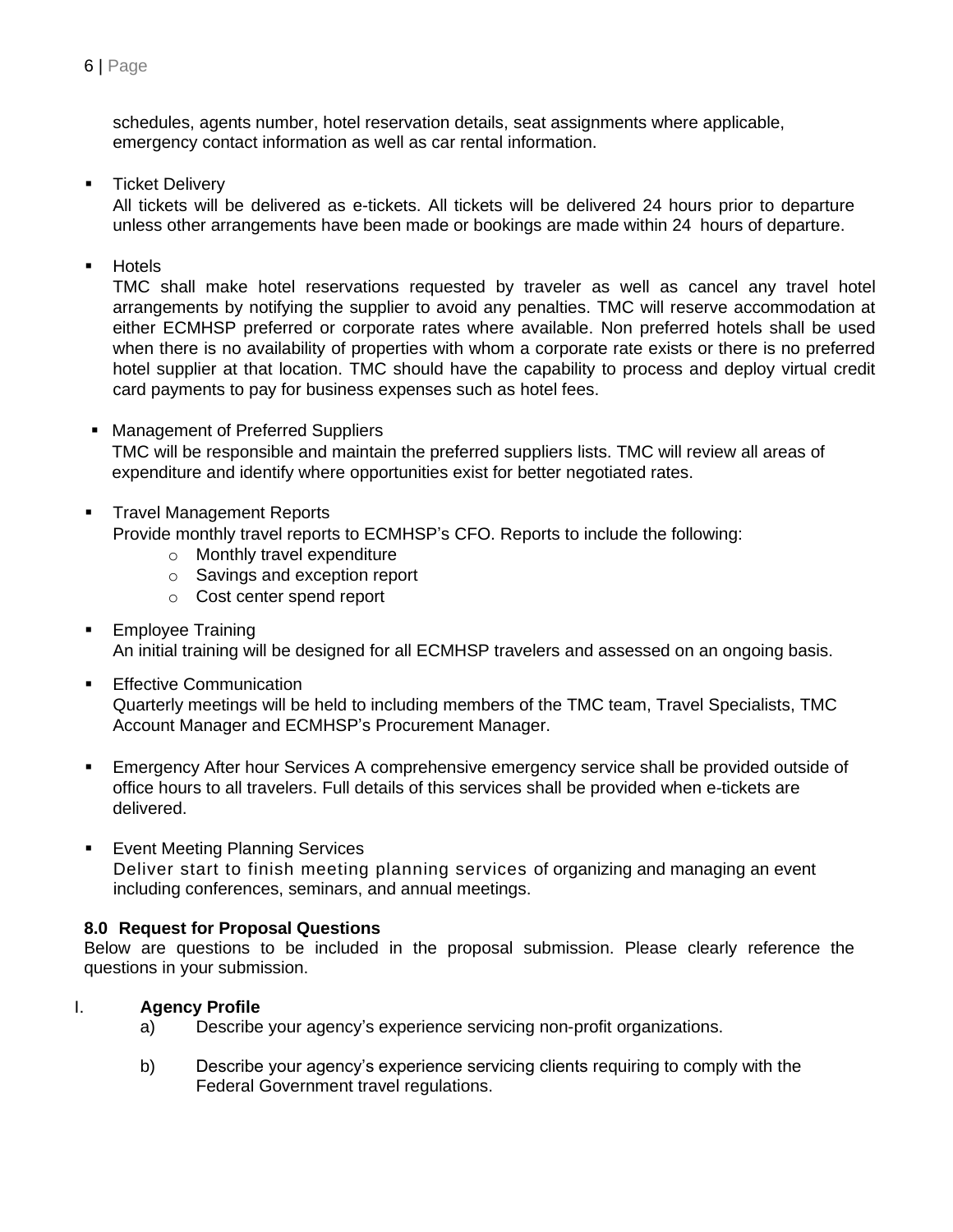- c) What are the hours of operations for your agency?
- d) Describe your 24-hour emergency service and your ability to assist travelers.
- e) Are your emergency services guaranteed? If so, how?

## II. **Savings**

- a) Describe how your agency will deliver savings beyond service fee savings.
- b) Describe your corporate hotel program.
- c) Describe your ability to manage unused tickets for both traditional and online transactions.

## III. **Services**

- a) List the primary individual who will be responsible for managing the account.
- b) Explain the role of the dedicated Travel Specialist.
- c) Explain the volume that a dedicated Travel Specialist can handle.
- d) How long is the implementation process and how much staff training is involved?
- e) How does your agency compile and maintain profiles for the organizations' travelers?
- f) How will you inform the organization of breaking industry news, security advisories and market updates?
- g) What is the process of resolving customer service issues?
- h) Are you able to provide all of these services: air, hotel, car, train, other?
- i) What additional services or benefits is your agency able to provide?

## IV. **Reservation Process**

- a. Can both travelers and travel arrangers use Concur?
- b. Can a traveler utilize Concur to see all of their travel bookings, whether made via the tool or via the agency of record?
- c. Are real time seat maps available? Can the user view the seat availability prior to booking a flight? Can the user choose and reserve a seat?
- d. Explain your products ability to create various rule classes for different groups of travelers such as employees, VIP's, etc.
- e. Explain Concurs ability to create approval workflows including itinerary hold time constraints and automated approver classes.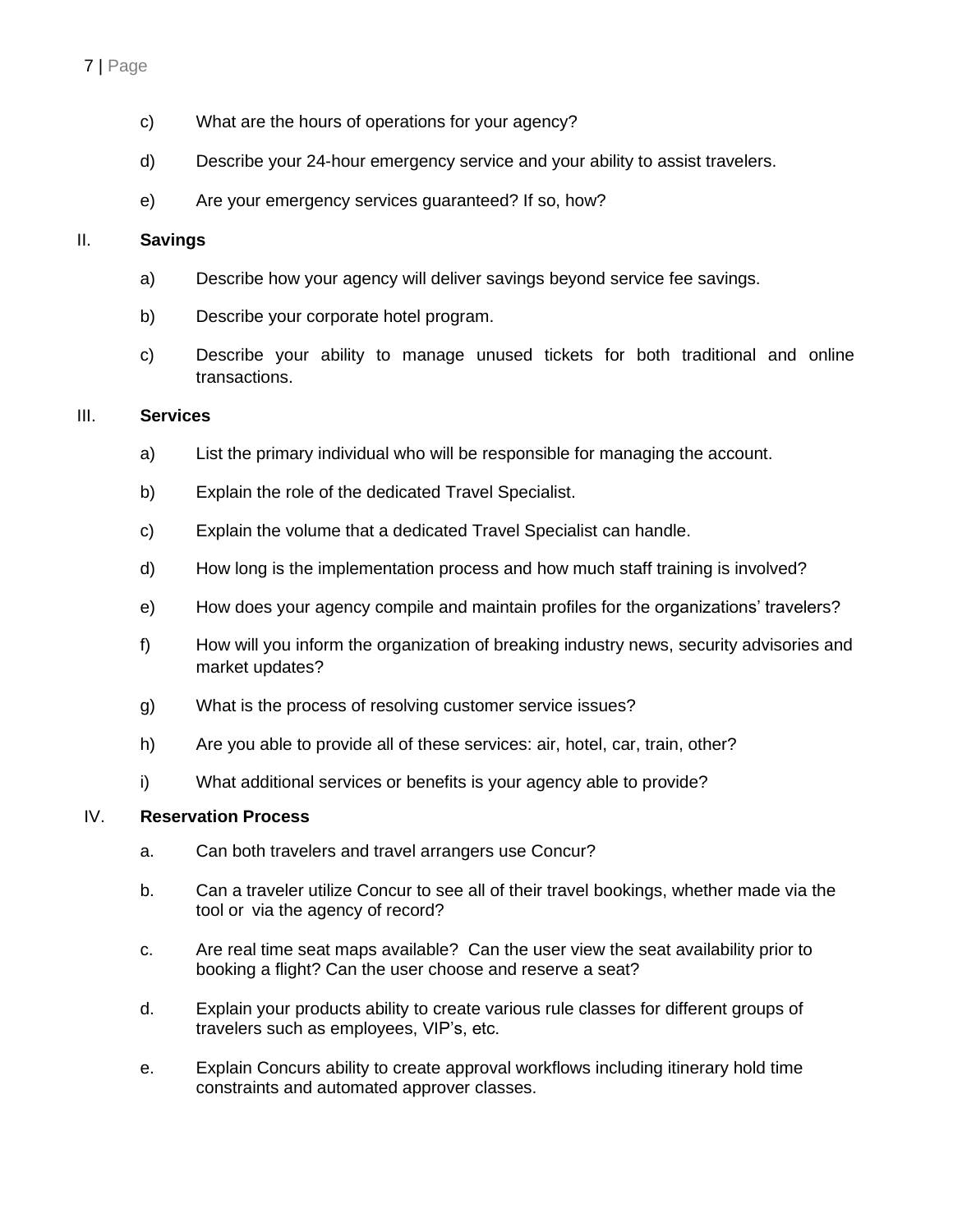- f. Explain Concurs ability to make changes on a pre and post ticketing basis.
- g. Is your product able to display complete and detailed airfare rules? At what stage in the reservation process does this occur?
- h. When travel reservations are made or changed within Concur, can the agency of record immediately retrieve them?
- i. What are Concurs limitations on how far out reservations can be made and/or altered?
- j. Please specify the types of destination information that can be accessed through Concur.
- k. What differentiates your ability to find low-cost airfares that meet the needs of ECMHSP travelers?
- l. Does Concur allow for online changes to be made to air reservations without agent intervention?
- m. How are unused ticket vouchers and unused e-tickets tracked? How are credits given?
- n. How does Concur handle personal travel reservation made through the corporate program? Are there any significant differences that ECMHSP should be made aware of?
- o. Does Concur have access to special airline fares, (i.e., Web Fares, etc.)? Please elaborate.
- p. Explain in full detail the virtual credit card program and how it will be implemented into the travel program for ECMHSP.

### V. **Technical Requirements**

- a. Does your product contain data encryption that enables data security?
- b. Is your product able to integrate with expense systems? ECMHSP uses Concur for its expense management tool.
- c. What is your web browser requirements and compatibility, via desktop applications and or mobile devices?
- d. What is your company's offering for Mobile Apps, and do your apps integrate with other common travel apps?

## VI. **Billing**

- a) Does your agency offer a corporate card product? If so, please explain the product in detail.
- b) Does your agency offer an automated system to allocate service fees to company cost center department codes?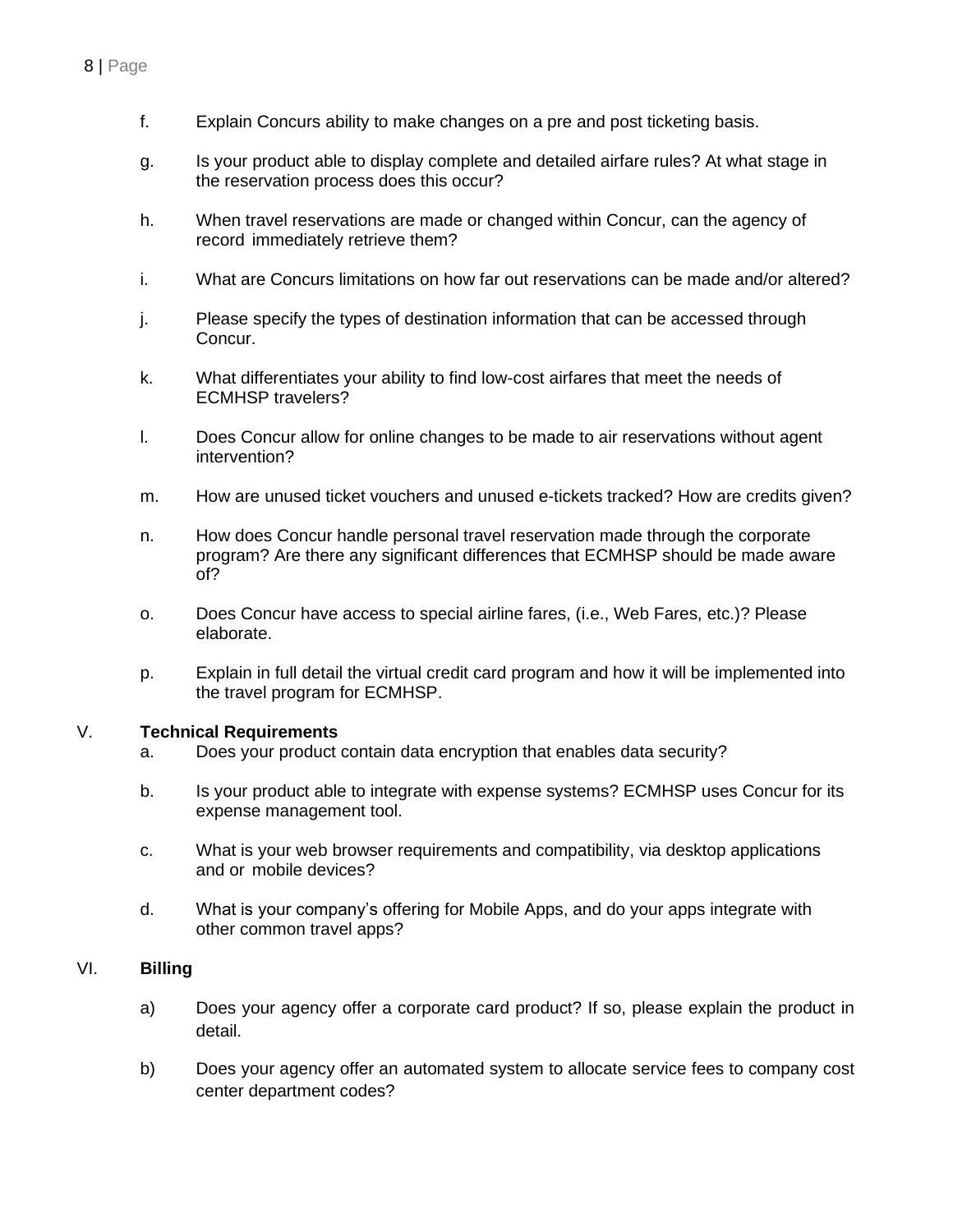- c) Do your agency customized invoices to include budget coding?
- d) Please explain your invoicing process.

### VII. **Data Management and Reporting**

- a) Can your product produce reporting that reflects spend by categories, by company, department, and traveler?
- b) Can it report by day, week, month, year, and custom ranges?
- c) Are your product's reports predefined, ad-hoc, or query based? Please elaborate.
- d) Please provide examples of detailed standard management reports.
- e) How often do you meet with client to discuss reports/data and trends?

### **9.0 LOCATION OF SERVICES**

Travel Management Companies must be able to provide travel management services set forth in this RFP for the following locations:

#### **East Coast Migrant Head Start Project- Alabama Direct Services**

1 Riverchase Office Plaza, Suite 200 Birmingham, Alabama 35244

**East Coast Migrant Head Start Project- Chandler Mountain Center**

4484 Chandler Mountain Road Steele, Al 35987

### **East Coast Migrant Head Start Project- Loxley Center**

16742 County Road 68 Loxley, AL 36551

**East Coast Migrant Head Start Project- Semmes Cente**r

3810 Wulff Road, East, Suite C Semmes, Al 36575

**East Coast Migrant Head Start Project- Raleigh Corporate Office** 2301 Sugar Bush Road, Ste 400 Raleigh, NC 27612

**East Coast Migrant Head Start Project- NC Direct Service**

798 NC Highway 42 West Clayton, NC 27520

**East Coast Migrant Head Start Project- Angier Center** 143 Fish Road Angier, NC 27501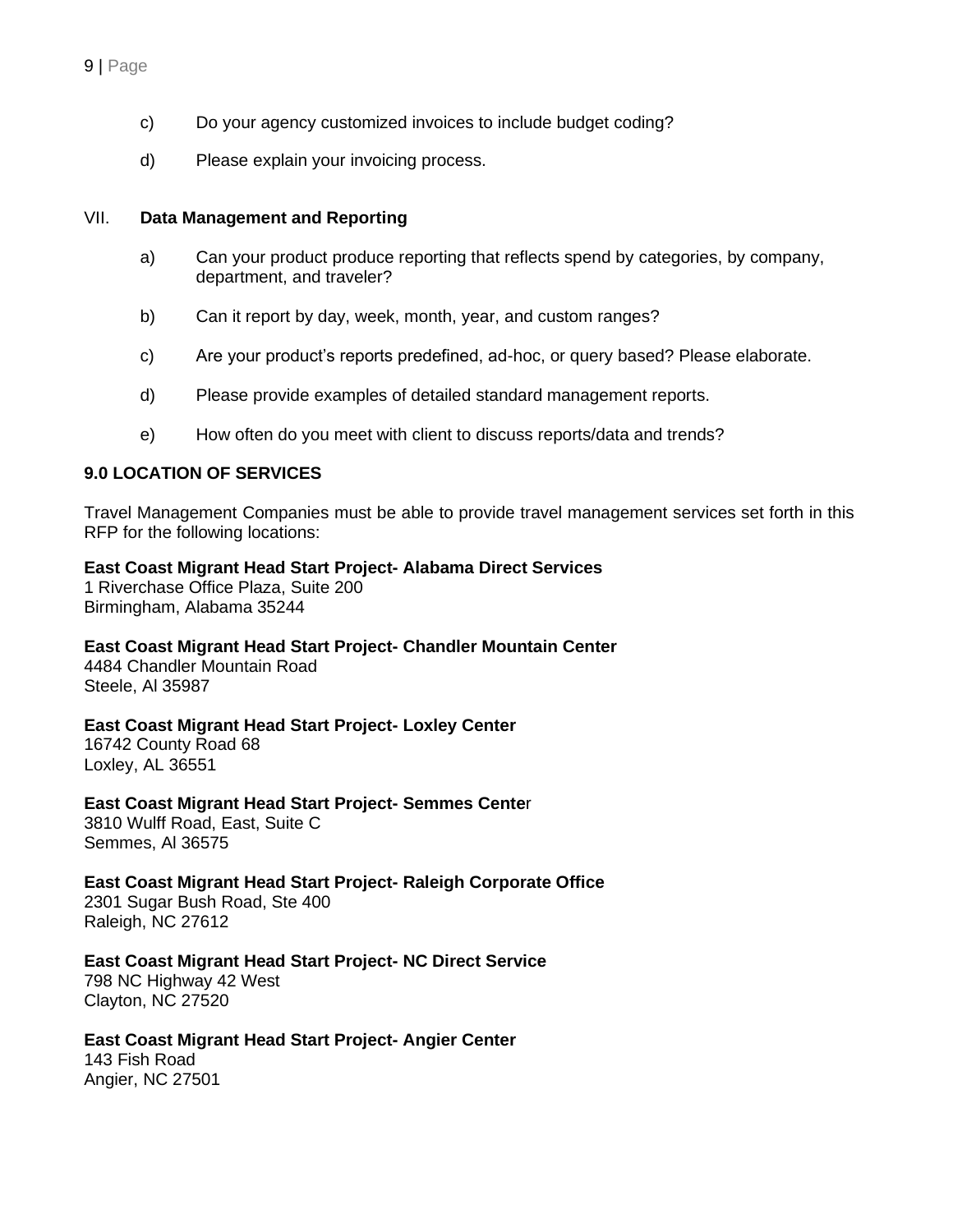# **East Coast Migrant Head Start Project- Bailey Center**

4562 US Hwy 264- A Bailey, NC 27807

### **East Coast Migrant Head Start Project- Bladen Center** 10016 Highway NC 210

Ivanhoe, North Carolina 28444

### **East Coast Migrant Head Start Project- Faison Center**

2669 NC Hwy 403 West Faison, NC 28341

### **East Coast Migrant Head Start Project- Fountain Center** 7656 Hwy 222 East

Fountain, NC 27829

# **East Coast Migrant Head Start Project- Hendersonville Center**

2 Sugar Hill Drive Hendersonville, NC 28792 **East Coast Migrant Head Start Project- Long Creek Center** TBD Rocky Point, NC 28457

# **East Coast Migrant Head Start Project- Newton Grove Center**

3201 Easy Street Dunn, NC 28334

### **East Coast Migrant Head Start Project-Whiteville Center**

84 A.O. Inman Lane Whiteville, NC 28472

### **East Coast Migrant Head Start Project –Florida Direct Services Western Region**

600 N Broadway Ave Ste 203 Bartow, FL 33830

#### **East Coast Migrant Head Start Project –Bowling Green Center** 5115 Mason Dixon Ave. Bowling Green, FL 33834

#### **East Coast Migrant Head Start Project- Bartow Center** 650 West Main Street Bartow, FL 33830

# **East Coast Migrant Head Start Project- Wauchula Center**

604 Martin Luther King Avenue Wauchula, FL 33873

# **East Coast Migrant Head Start Project- Jennings EHS Center**

5120 NW County Road, 152 Jennings, FL 32053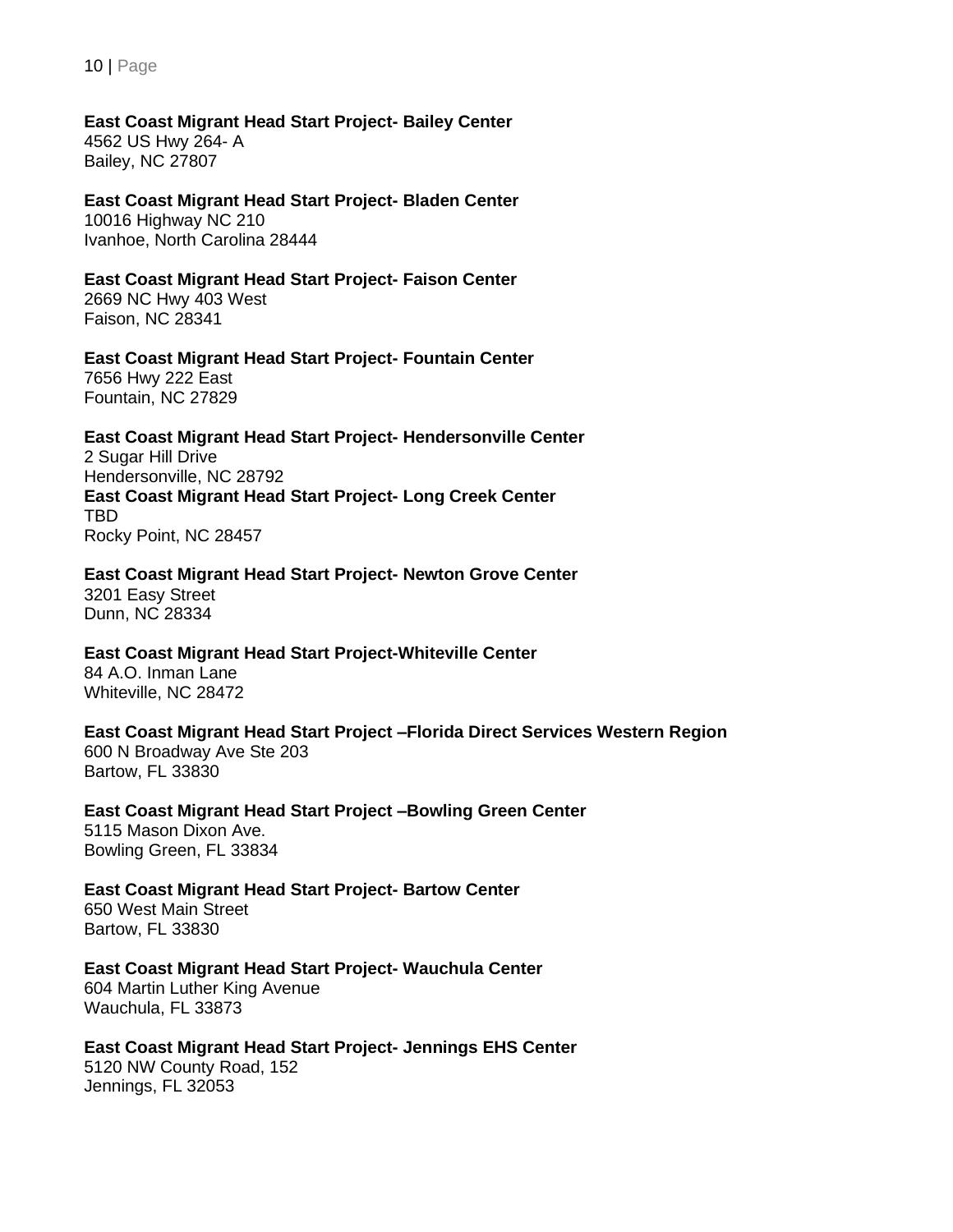**East Coast Migrant Head Start Project- Palmetto EHS Center** 906 17th St. West Palmetto, FL 34221

**East Coast Migrant Head Start Project- FL Eastern Region Direct Services** 1111 SE Federal Hwy, Ste. 226 Stuart, FL 34994

**East Coast Migrant Head Start Project-Fort Pierce Center** 1803 North 21st St. Ft. Pierce, FL 34950

**East Coast Migrant Head Start Project- Indiantown Center** 16491 SW Farms Rd. Bldg. E Indiantown, FL 34956

**East Coast Migrant Head Start Project- Okeechobee I Center** 726 NE 16th Ave. Okeechobee, FL 34972

**East Coast Migrant Head Start Project- Okeechobee 2 Center** 1003 NW 2nd St. Okeechobee, FL 34972

**East Coast Migrant Head Start Project- Shannon Center** 2050 Duda Rd Belle Glade, FL 33430

**East Coast Migrant Head Start Project- South Bay Center** 475 US Hwy. 27 North South Bay, FL 33493

**East Coast Migrant Head Start Project-Myakka Center** 34590 State Road 64 East Myakka City, FL 34251

**East Coast Migrant Head Start Project- Alexandria Center** 800 North Central Avenue Alexandria, Indiana 46001

**East Coast Migrant Head Start Project- Geneva Center** 798 N. Main St. Geneva, IN 46740

**East Coast Migrant Head Start Project- Kokomo Center** 836 S. Purdum St. Kokomo, IN 46901

**East Coast Migrant Head Start Project- Lafayette Regional Office** 619 N. 9th Street

Lafayette, IN 47904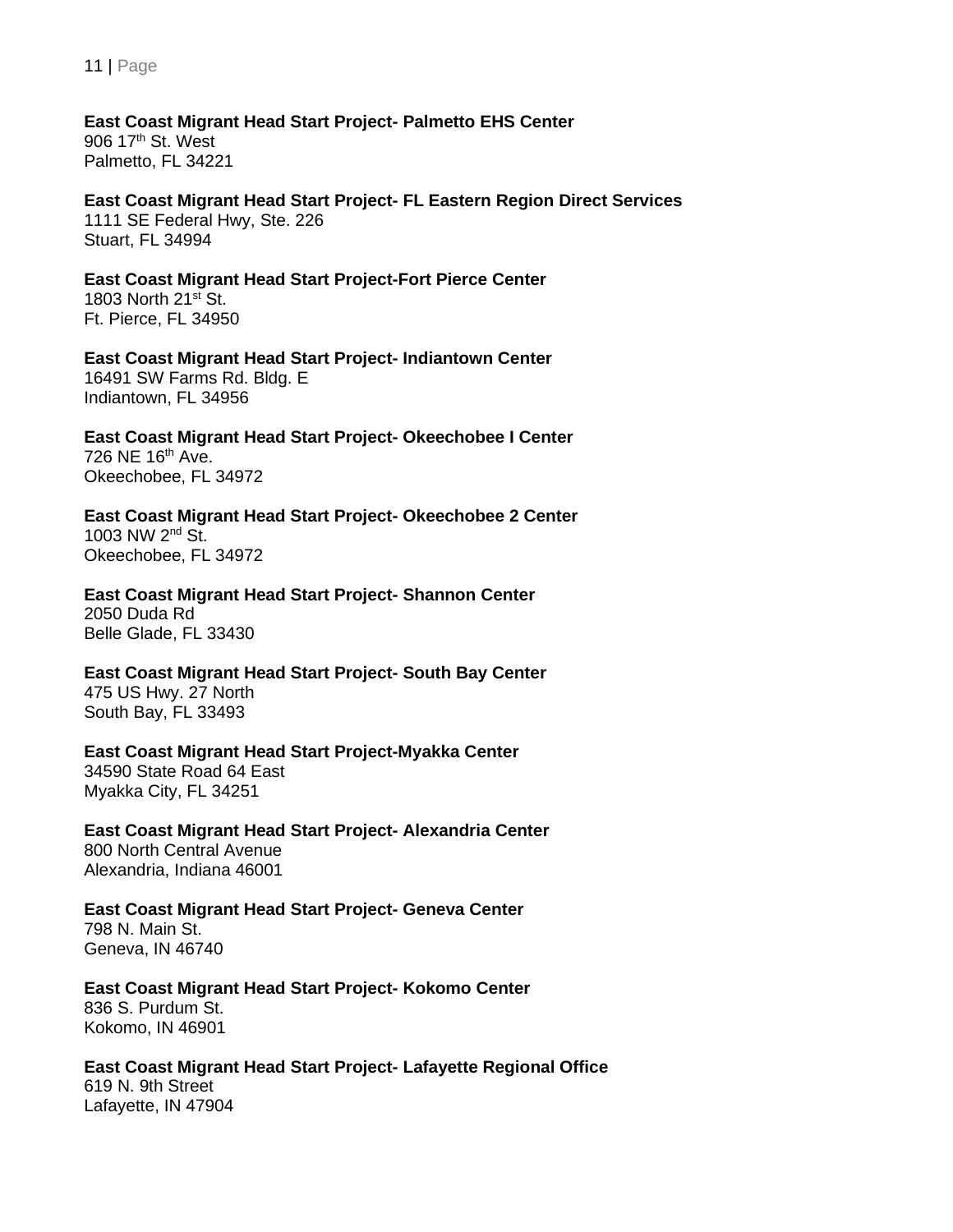### **East Coast Migrant Head Start Project- Lakeville Center**

601 N. Michigan Street Lakeville, IN 46536

**East Coast Migrant Head Start Project- Indianapolis Center** 5805 East 56th Street, Indianapolis, Indiana 46226

#### **East Coast Migrant Head Start Project- Vincennes Center** 1110 S. 15th St. Vincennes, IN 47591

**East Coast Migrant Head Start Project- SCDS**

703 Orleans Road Charleston, SC 29457

## **East Coast Migrant Head Start Project- Colleton Center** 14405 Bells Highway

Lodge, SC 29082

#### **East Coast Migrant Head Start Project- Gaffney Center** 207 Windslow Ave Gaffney, SC 29341

## **East Coast Migrant Head Start Project- Manning Center**

621 A-W Huggins Street Manning, SC 29102

### **East Coast Migrant Head Start Project -Saluda Center**

206 Travis Avenue Saluda, SC 29138

### **East Coast Migrant Head Start Project -Valdosta Center (TBD)**

### **East Coast Migrant Head Start Project- Tahlequah Center**

416 W Morgan St Tahlequah, OK 74464

# **East Coast Migrant Head Start Project- Virginia Direct Services**

20344 Lankford Highway Parksley, VA 23421

# **East Coast Migrant Head Start Project**

22198 S. Bayside Road Cheriton, VA 23316

# **East Coast Migrant Head Start Project- Washington, DC Regional Office**

1001 Connecticut Avenue, NW, Suite 220 Washington, DC 20036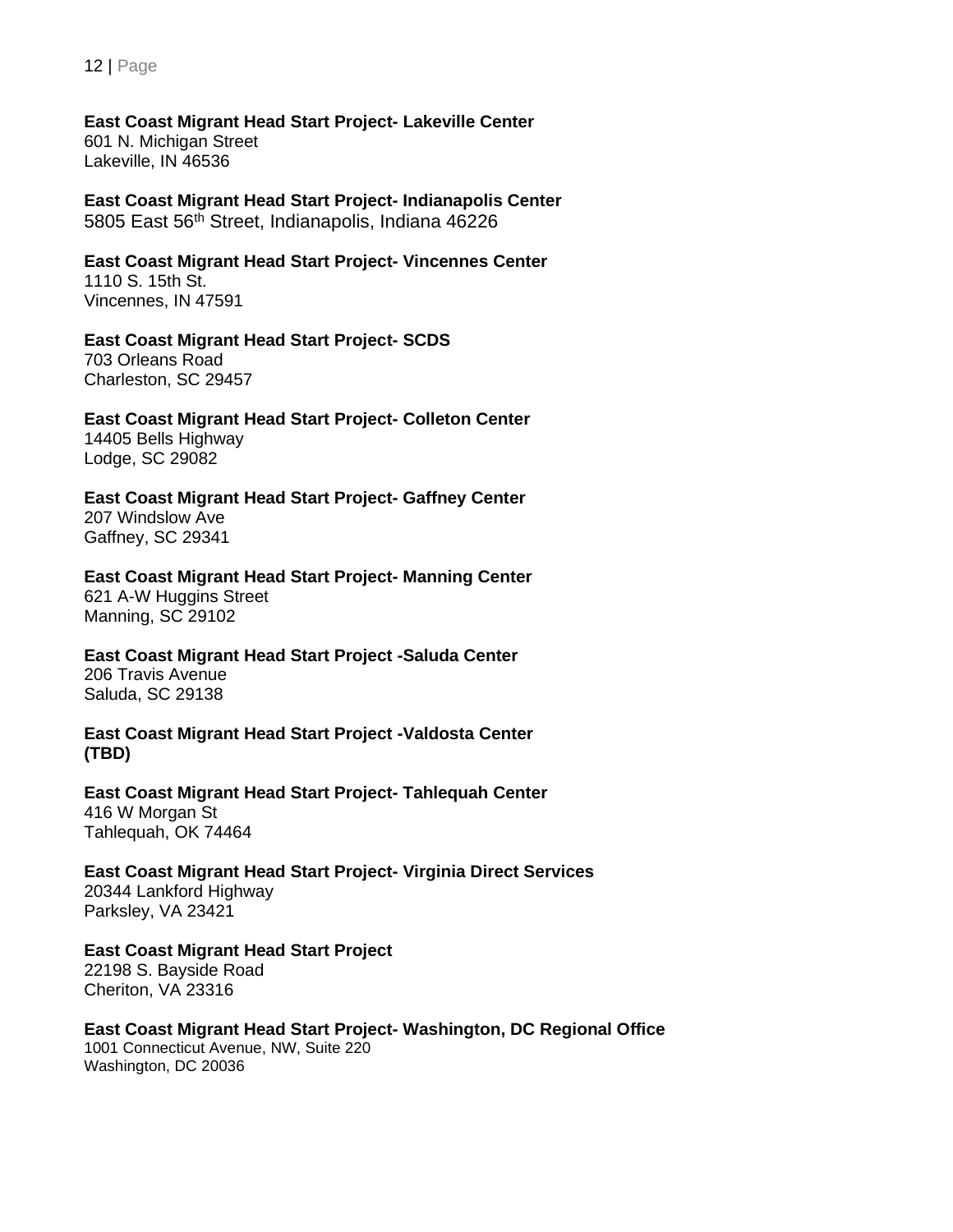# **10. GENERAL PROPOSAL REQUIREMENTS**

### 10.1 GENERAL REQUIREMENTS:

In order to be considered for selection, bidders must submit a complete response to this RFP in a sealed envelope or package clearly marked "Travel Management Proposal; RFP# 12222. The bidder may submit One (1) original and three (3) copies of the proposal submitted to ECMHSP. Email submissions to [fbradshaw@ecmhsp.org](mailto:fbradshaw@ecmhsp.org) will be accepted. The electronic media must be a standard Microsoft Windows compatible format readable by ECMHSP using word processing software that is Windows based, preferably Microsoft Word. Please submit all Proposals to:

> East Coast Migrant Head Start Project Attn: Francesca Bradshaw 2301 Sugar Bush Road, Ste 400 Raleigh, NC 27612 Telephone (919) 926-3375

Proposals submitted after the above deadline will not be accepted. No other distribution of the proposals shall be made by the bidder.

### **NOTE: Only one (1) Proposal may be submitted from each proposer**.

### 10.2 SPECIAL REQUIREMENTS:

- 1. Each copy of the proposal should be bound or contained in a single volume where practical. All documentation submitted with the proposal should be contained in that single volume.
- 2. The completed Proposal shall be without alterations or erasures. Errors may be crossed out and corrections printed in ink or typed adjacent and must be initialed in ink by an authorized representative of the proposer.
- 3. No faxed Proposals will be considered.
- 4. Bidders should respond to the items in the order they are shown in the RFP. Proposals should describe the most favorable terms and shall remain firm for 120 days from the bid opening date. Proposals should be submitted excluding federal, state, and local taxes.
- 5. Proposals shall be signed by an authorized representative of the bidder. All information requested should be submitted. Failure to submit all information requested may result in the organization requiring prompt submission of missing information and/or giving a lowered evaluation of the proposal. Proposals which are substantially incomplete or lack key information may be rejected by ECMHSP.
- 6. Proposals should provide a straightforward, description of capabilities to satisfy the requirements of the RFP so that ECMHSP may properly evaluate bidder's capabilities to provide the required product. Emphasis should be placed on completeness and clarity of content.
- 7. Bidder should provide specific information concerning the firm's experience in the services specified in this RFP. Include the number of employees involved in providing services; number of years providing services.
- 8. Provide a minimum of three (3) reference letters for similar services rendered (must be within the last six (6) months on the reference company's letterhead. Each reference shall include a current point of contact and a phone number. Each reference letter must have the following information: Date of the original contract; end date of the contract; services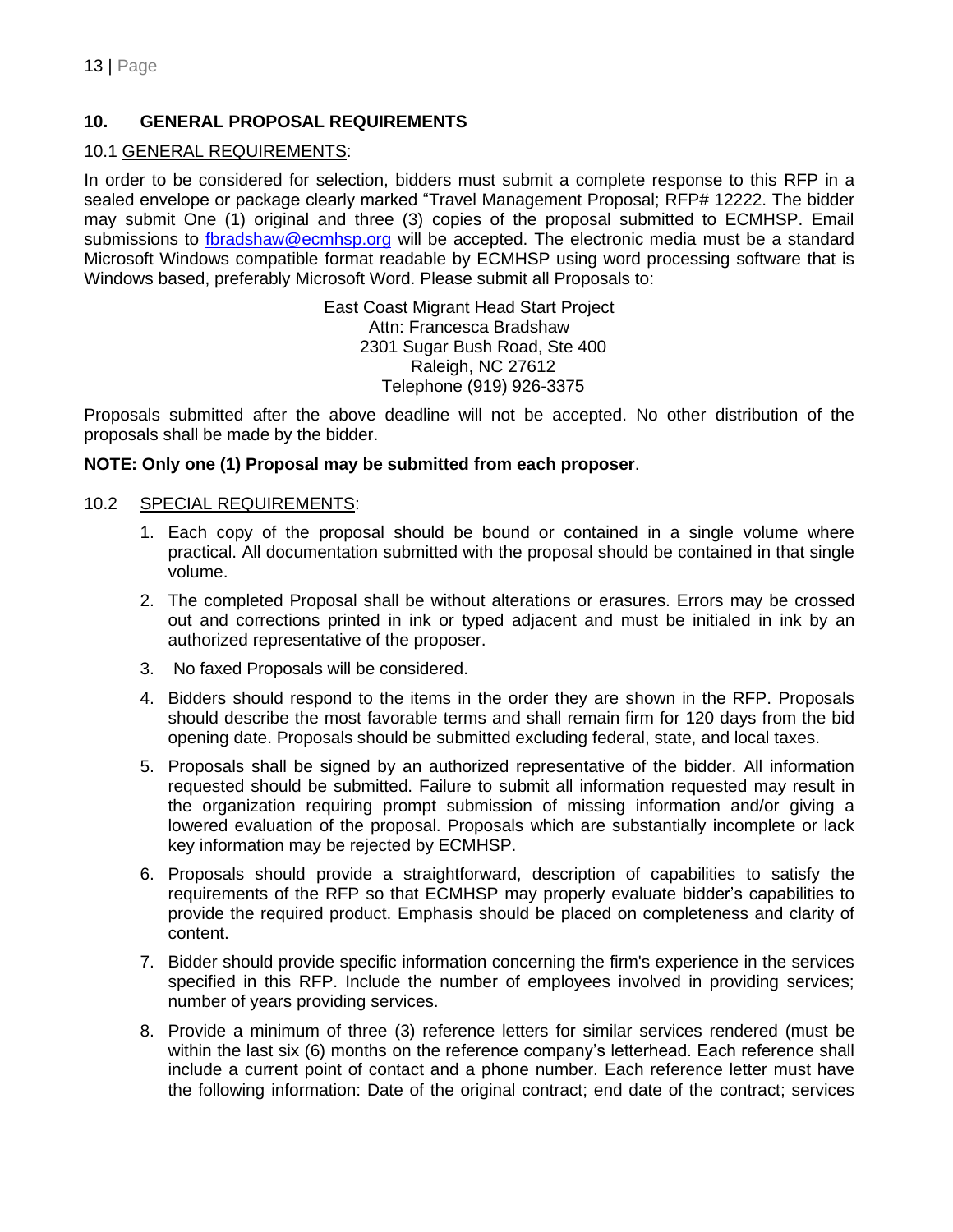rendered; names, addresses, and telephone numbers of contact persons within client agencies for whom the services have been provided.

- 9. Provide a list of all clients, if any, to whom you have provided similar services over the last two years but are not currently working for.
- 10. Provide a written narrative statement to include as a minimum: 1) experience in providing the services described herein; 2) a description that the bidder understands ECMHSP requirements and how the work will be performed; 3) a detailed proposal that meets the RFP requirement.

### **11.0 EVALUATION CRITERIA**

All proposals will be reviewed to determine if they adhere to the format and instructions of the RFP, meet the criteria indicated below, and conform to the objectives and requirements of the RFP. An evaluation team will evaluate the proposals received in accordance with criteria outlined in this RFP. ECMHSP reserves the right to select the proposal which, in its sole judgment, best meets the needs of the organization. Incompleteness, significant inconsistencies, or inaccuracies found within a response may result in a reduction of the evaluation rating. Proposals will be rejected if they 1) are received after closing date and time, 2) are not properly sealed, 3) contain alterations not initialed by an authorized official, 4) are not meeting or taking exception to required terms and conditions, and/or 5) are not meeting specifications. The vendor selected for an award will be the one whose proposal is the most advantageous to ECMHSP. ECMHSP is not bound to accept the lowest priced proposal if that proposal is not in the best interest of ECMHSP as determined solely by ECMHSP. ECMHSP personnel will evaluate proposals based upon the following criteria:

- 1. Adherence to the RFP: The bidder adheres to the instructions in this RFP on preparing and submitting the proposal – 20 pts.
- 2. Qualifications and experience: The bidder's past experience and performance on comparable projects- 30 pts.
- 3. Clarity and Completeness of response to RFP: 10 pts.
- 4. References: 10 pts.
- 5. Reasonableness of cost: 30 pts.

### **12.0 GENERAL TERMS AND CONDITIONS**

1. Execution of Offer: No agreement with ECMHSP is in effect until a contract has been signed by both parties. Attached to this RFP is an Execution of Offer Form which should be returned with a Proposal; however, the Proposal shall include a statement that the proposer has reviewed and either 1) will agree to the terms contained therein if selected, or 2) will indicate those specific provisions of the agreement to which the proposer takes exception and why. The selected Proposer will be required to execute an agreement with ECMHSP for the services requested within 5 days of the award. If agreement on the terms and conditions of the contract that are acceptable to ECMHSP including, but not limited to, compensation, cannot be achieved within that timeframe, ECMHSP reserves the right to continue negotiations or to award the bid to another Vendor and begin negotiations with that Proposer.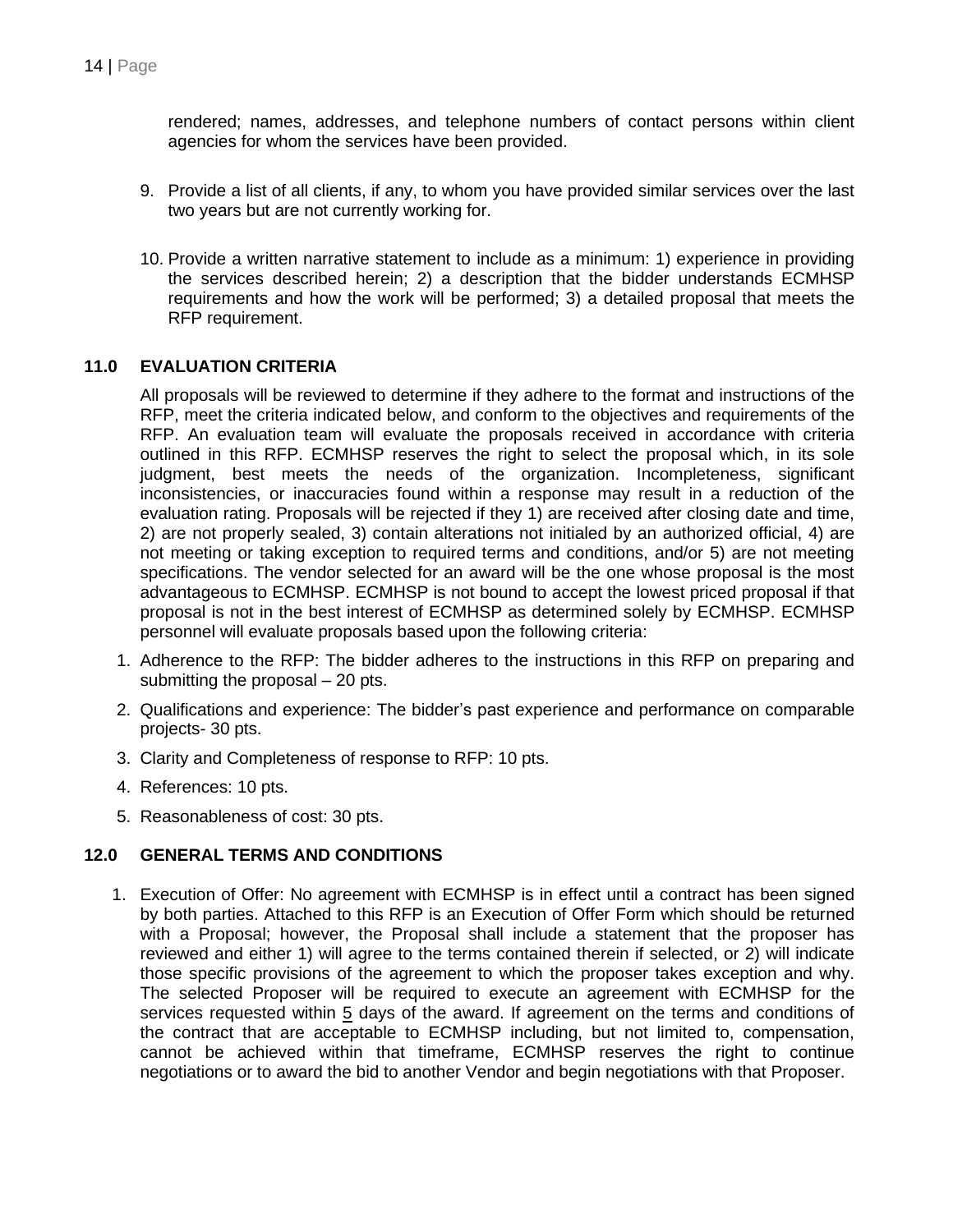2. Anti-Kickback Provision: This contract is subject to the provisions of the Anti-Kickback Enforcement Act of 1986. By agreeing to this binding agreement, the transacting parties certify that they have not paid kickbacks directly or indirectly to any employee of ECMSHP for the purpose of obtaining this or any other agreement, purchase order or contract from ECMHSP and agree to cooperate fully with any Federal Agency investigating a possible violation of the Act.

## **13.0 NON-COLLUSION REPRESENTATION**

By signing below, the Vendor represents and warrants that the quotation has been made without contacting any other Vendor and is in all respects fair and made without collusion or fraud.

### **14.0 INSURANCE**

 **Insurance:** Vendor must maintain the following types of insurance in the following amounts:

| <b>Minimum Policy Limit</b> |
|-----------------------------|
| Statutory                   |
| \$1 million primary         |
| \$1 million primary         |
| \$2 million                 |
|                             |

Insurance companies licensed to do business in the State of North Carolina must issue policy. The Vendor must provide a certificate of insurance evidencing the scope of insurance coverage.

#### **15.0 STANDARD TERMS AND CONDITIONS**

#### **15.01 Definitions**:

- "Contract" shall mean the Request for Proposal, the Execution of Offer, and Vendor Questionnaire.
- "Vendor" shall mean the individual, partnership, corporation, or other entity responding to this Request for Proposal.
- "Contractor" shall mean the individual, partnership, corporation, or other entity awarded a Contract pursuant to this Request for Proposal.
- **15.02 Entire Agreement**. The Contract is intended as the complete and exclusive statement of the agreement between ECMHSP and the Contractor and shall supersede all prior or contemporaneous agreements, negotiations or oral representations relating to the subject matter herein.
- **15.03 Time of Performance:** Time is of the essence in the rendering of services hereunder. Contractor agrees to perform all obligations and tender services set forth in this Request for Proposal in accordance with the schedules herein and as mutually agreed upon between ECMHSP and Contractor during the term of this Contract.
- **15.04 Termination for Cause:** In the event that the Contractor fails to carry out or comply with any of the terms and conditions of the Contract, ECMHSP may notify the Contractor of such default or failure in writing and demand that the failure or default be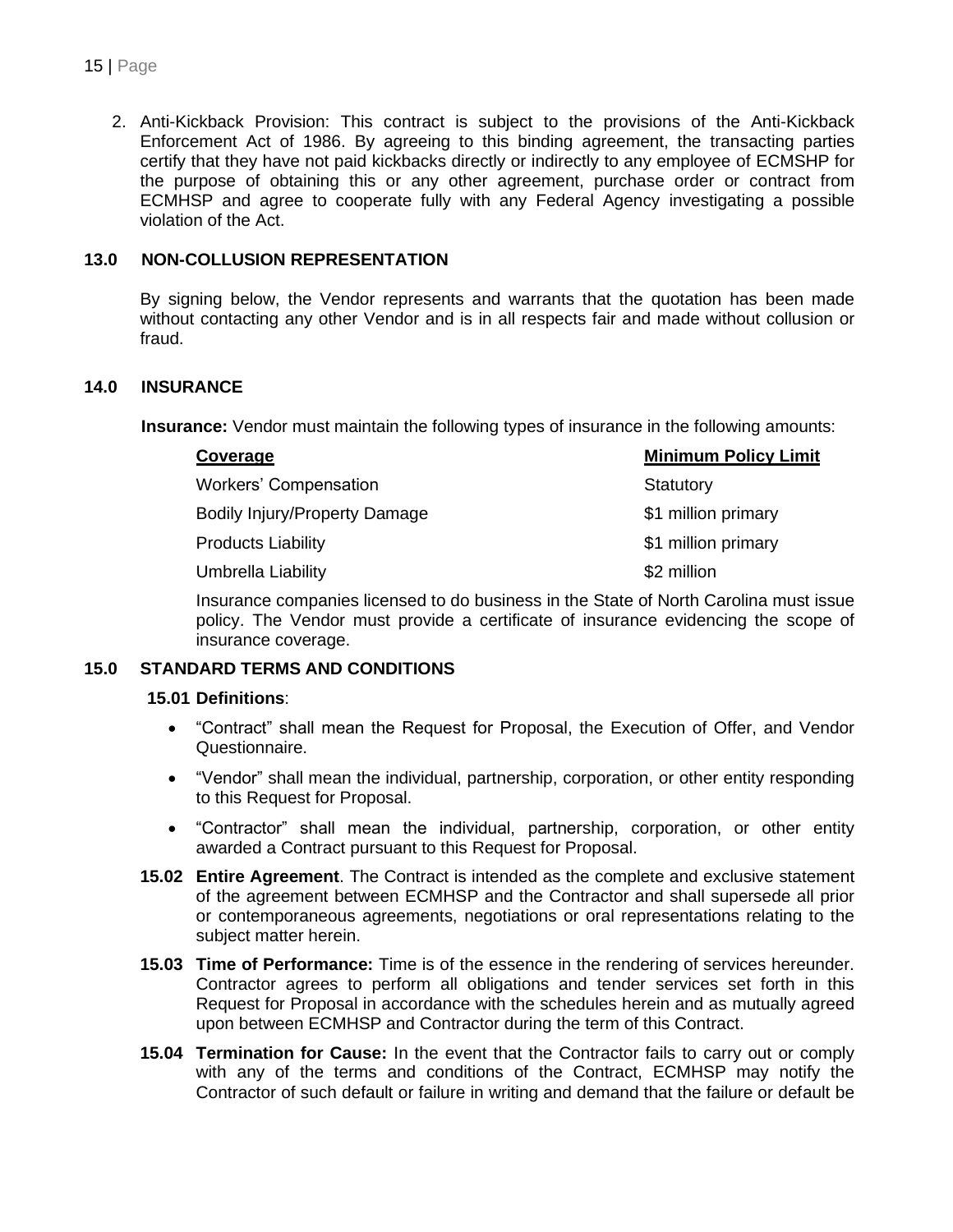remedied within ten days. In the event that the Contractor fails to remedy such failure or default within the ten-day period, ECMHSP shall have the right to hold Contractor in breach of the Contract and to recover whatever damages it may be entitled to at law or in equity.

- **15.05 Termination for Convenience**: The Contract may be terminated without penalty by ECMHSP for convenience by giving thirty (30) days written notice of such termination to the Contractor. In no event shall termination by ECMHSP as provided for in this paragraph give rise to any liability on the part of ECMHSP including, but not limited to, any claims of Contractor for compensation for anticipated profits, unabsorbed overhead, or interest on borrowing. ECMHSP's sole obligation hereunder is to pay Contractor for services provided prior to the date of termination.
- **15.06 Independent Status of Parties**: Contractor will neither hold itself out as nor claim to be an officer, partner, employee, or agent of ECMHSP by reason hereof, and that it will not by reason hereof make any claim, demand or application to or for any right, or privilege applicable to an officer, partner, employee or agent of ECMHSP.
- **15.07 Contract Amendments:** The Contract may be amended by mutual written consent of the parties. No modifications or amendments to the contract shall become valid unless in writing and signed by both parties.
- **15.08 Compliance with Law**: ECMHSP is a federally funded, non-profit corporation. Individuals and corporations desiring to do business with ECMHSP must certify that they have not been debarred from receiving federal funds. By submitting a response to this Request for Proposal, Vendor is certifying that it and its principals:
	- are not presently debarred, suspended, proposed for debarment, declared ineligible, or voluntarily excluded from covered transactions by any Federal department or agency;
	- have not within a three-year period preceding this transaction been convicted of or had a civil judgment rendered against them for commission of fraud or a criminal offense in connection with obtaining, attempting to obtain, or performing a public (Federal, State or local) transaction or contract under a public transaction; violation of Federal or State antitrust statutes or commission of embezzlement, theft, forgery, bribery, falsification or destruction of records, making false statements, or receiving stolen property;
	- are not presently indicted for or otherwise criminally or civilly charged by a government entity (Federal, State or local), with commission of any of the offenses enumerated in this certification; and
	- have not within a three-year period preceding this application/proposal had one or more public transactions (Federal, State or local) terminated for cause or default.
- **15.09 Access to Documents:** To the extent applicable to this procurement, Contractor agrees to grant access by ECMHSP, the Administration for Children & Families, the United States Department of Agriculture, and the Comptroller General of the United States or any of their duly authorized representatives to any books, documents, papers and records of the Contractor, which are directly pertinent to this Contract, for the purpose of making audit, examination, excerpts, and transcriptions.
- **15.10 Acceptance of Services**: All services furnished under this Contract shall be to the satisfaction of ECMHSP and in accordance with the scope of work, specifications, terms, and conditions of the Contract.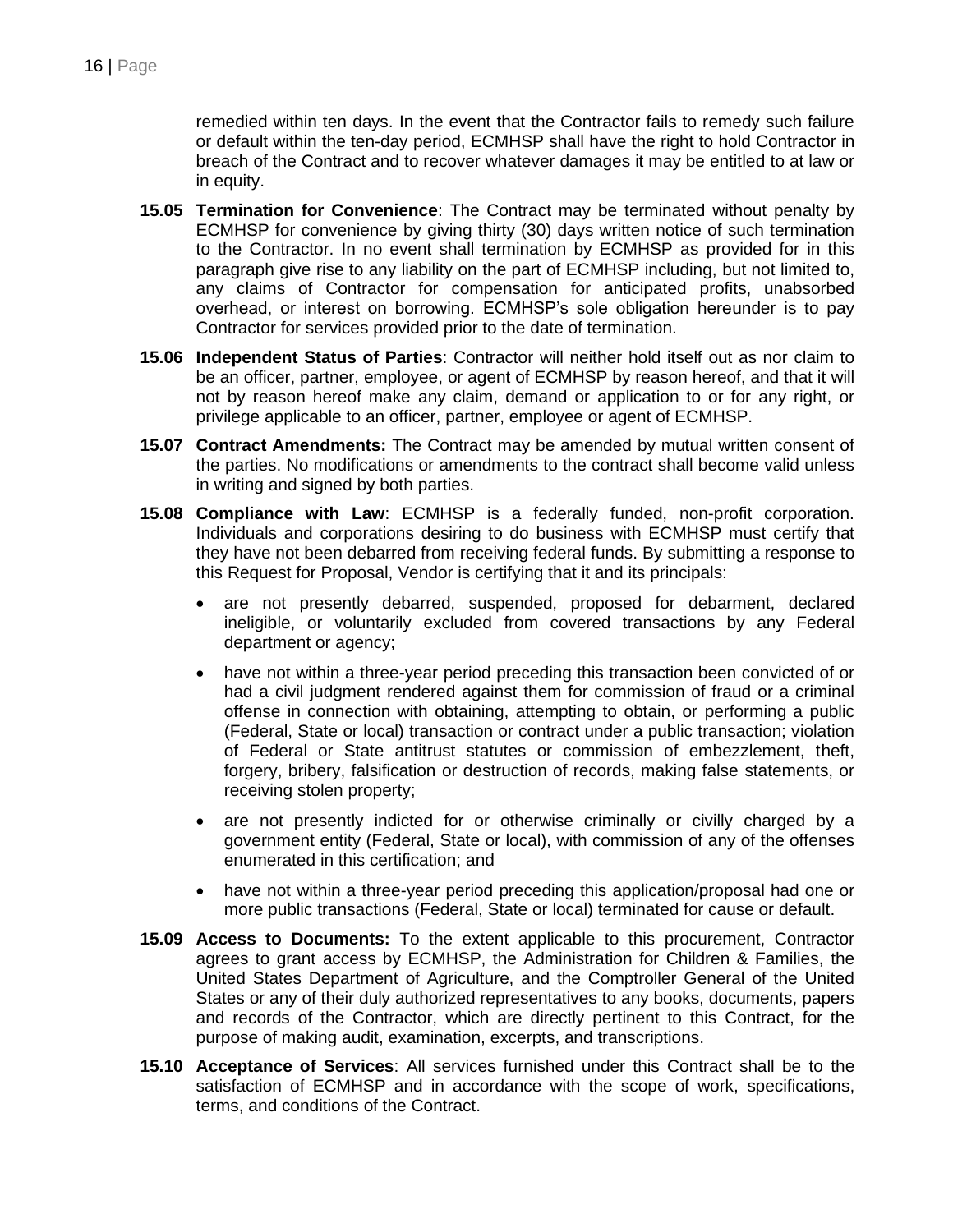- **15.11 Indemnification:** Contractor agrees to indemnify, protect and hold harmless ECMHSP and its officers, directors, and employees from and against all claims, damages, losses, causes of action, suits or judgments arising out of, caused by, or resulting from, the provision of goods by Contractor pursuant to this Contract, which are caused in whole or in part by any negligent act or omission of the Contractor.
- **15.12 Force Majeure**: If either ECMHSP or Contractor is delayed at any time in the performance of its obligations hereunder by economic industry-wide strikes, fire, unusual delay in deliveries, unavoidable casualties, or other causes reasonably beyond such party's control and which could not have been reasonably anticipated by that party, then the time for performance of such party shall be extended by one day for each day of such delay.
- **15.13 Non-Disclosure:** Contractor and ECMHSP acknowledge that they or their employees may, in the performance of the resultant Contract, come into the possession of proprietary or confidential information owned by or in the possession of the other. Neither party shall use any such information for its own benefit or make such information available to any third person, firm, corporation, or other organization.
- **15.14 Governing Law:** This Contract shall be construed and governed by the laws of the state of North Carolina.

### **16.0 Notification of Award**

ECMHSP anticipates selecting the successful proposal within two weeks of the closing date for receipt of proposals. Upon conclusion of final regulations with the successful Vendor, all Vendors submitting proposals in response to the RFP will be informed, in writing, of the successful bidder.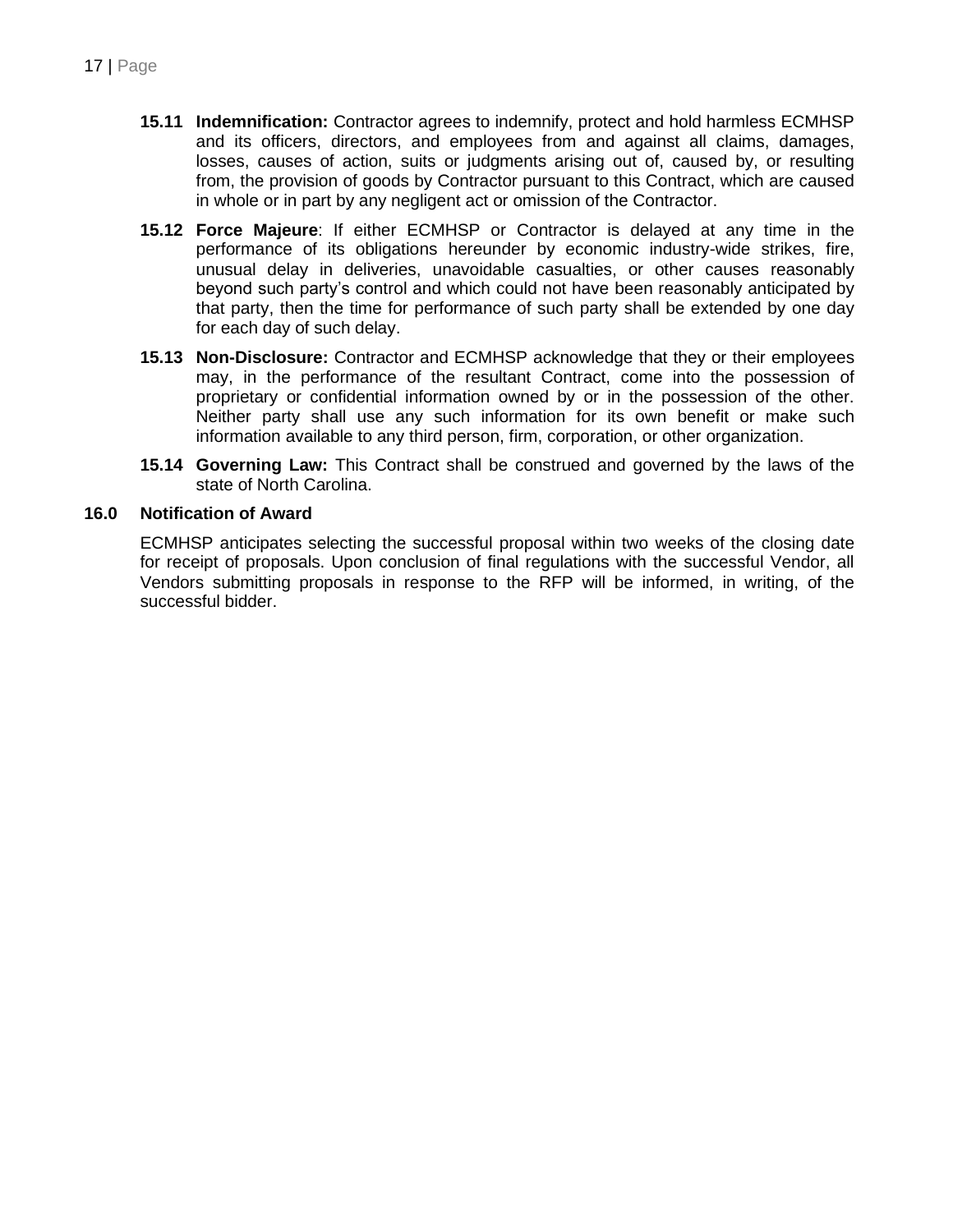## **EXECUTION OF OFFER**

### **THIS SHEET MUST, BE COMPLETED, SIGNED, AND RETURNED WITH THE PROPOSAL. FAILURE TO SIGN AND RETURN THIS SHEET WILL RESULT IN THE REJECTION OF YOUR PROPOSAL.**

- 1. By signature hereon, the Vendor offers and agrees to furnish the products and/or services at the prices quoted and comply with all terms, conditions, and requirements set forth in the Request for Proposal.
- 2. By signature hereon, the Vendor affirms that it has not given, nor intends to give at any time hereafter, any economic opportunity, future employment, gift, loan, gratuity, special discount, trip, favor or service to an ECMHSP employee on connection with the submitted proposal.
- 3. By signature hereon, the Vendor hereby certifies that neither the Vendor nor the firm, corporation, partnership or institution represented by the Vendor, or anyone acting for the firm, corporation, or institution has violated federal or state antitrust laws, nor communicated, directly or indirectly the proposal made to any competitor, or any other person engaged in such line of business.
- 4. By signature hereon, Vendor certifies that all statements and information prepared and submitted in response to this solicitation are current, complete, and accurate.
- 5. By signature hereon, Vendor certifies that the individual signing this document and the documents made part of the Request for Proposal is authorized to sign such documents on behalf of the company and to bind the company under any contract which may result from the submission of this proposal.
- 6. By signature hereon, Vendor certifies it is a small business and/or a minority/female owned business as indicated below. Indicate status if applicable:
	- ( ) Small Business
	- ( ) Minority/Female Owned Business
- 7. By signature hereon, Vendor certifies that no relationship, whether by relative, business associate, capital funding agreement or by any other such kinship exist between Vendor and an employee of ECMHSP.
- 8. By signature hereon, Vendor affirms that he has not received compensation for participation in the preparation of the specifications for this Request for Proposal.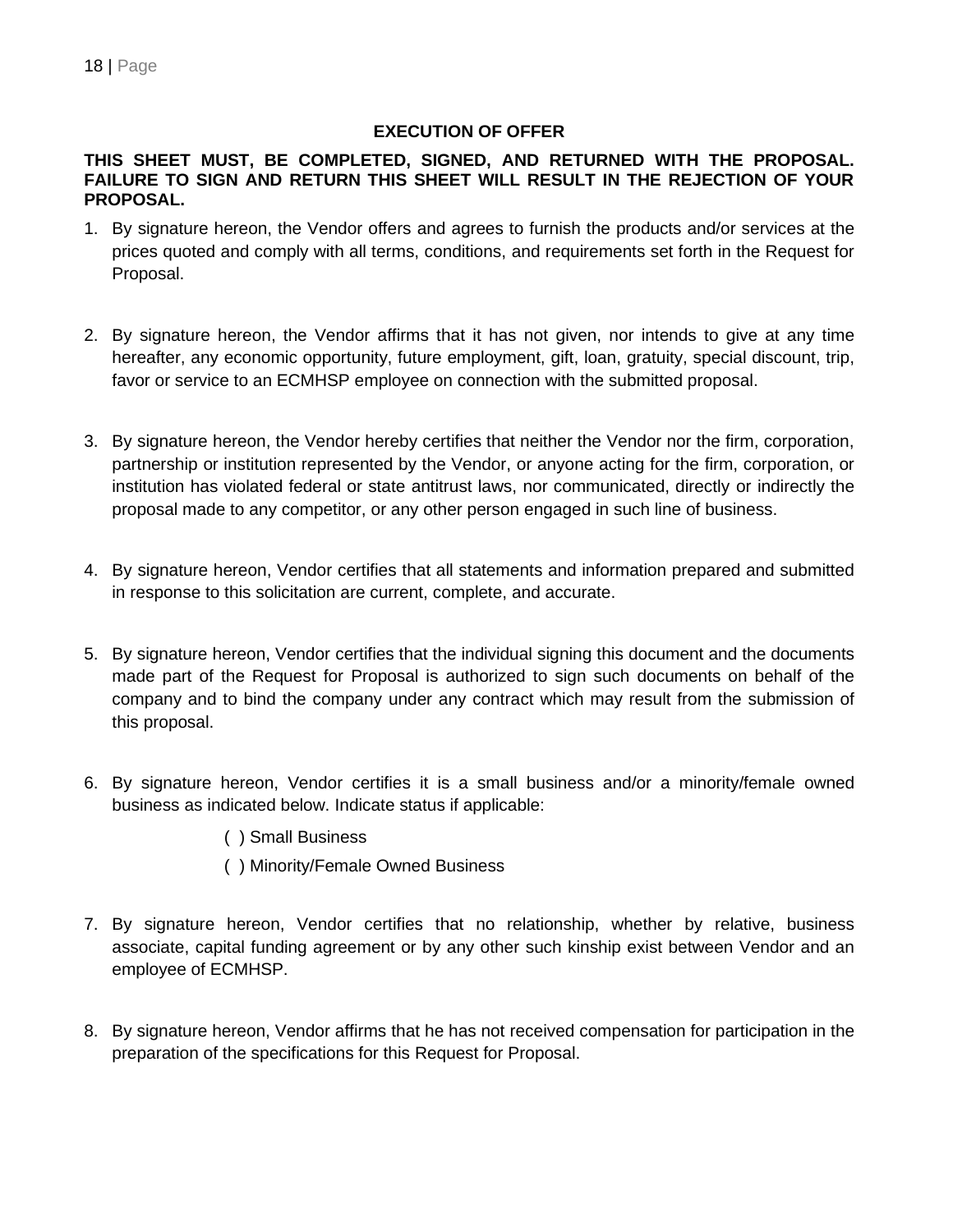- 9. By signature hereon, Vendor signifies his compliance with all Federal laws and regulations pertaining to equal employment opportunities.
- 10. Vendor certifies, by submission of this proposal, that neither it nor its principals are presently debarred, suspended, proposed for debarment, declared ineligible, or voluntarily excluded from participation in this transaction by any Federal department or agency.

### **Complete the Following:**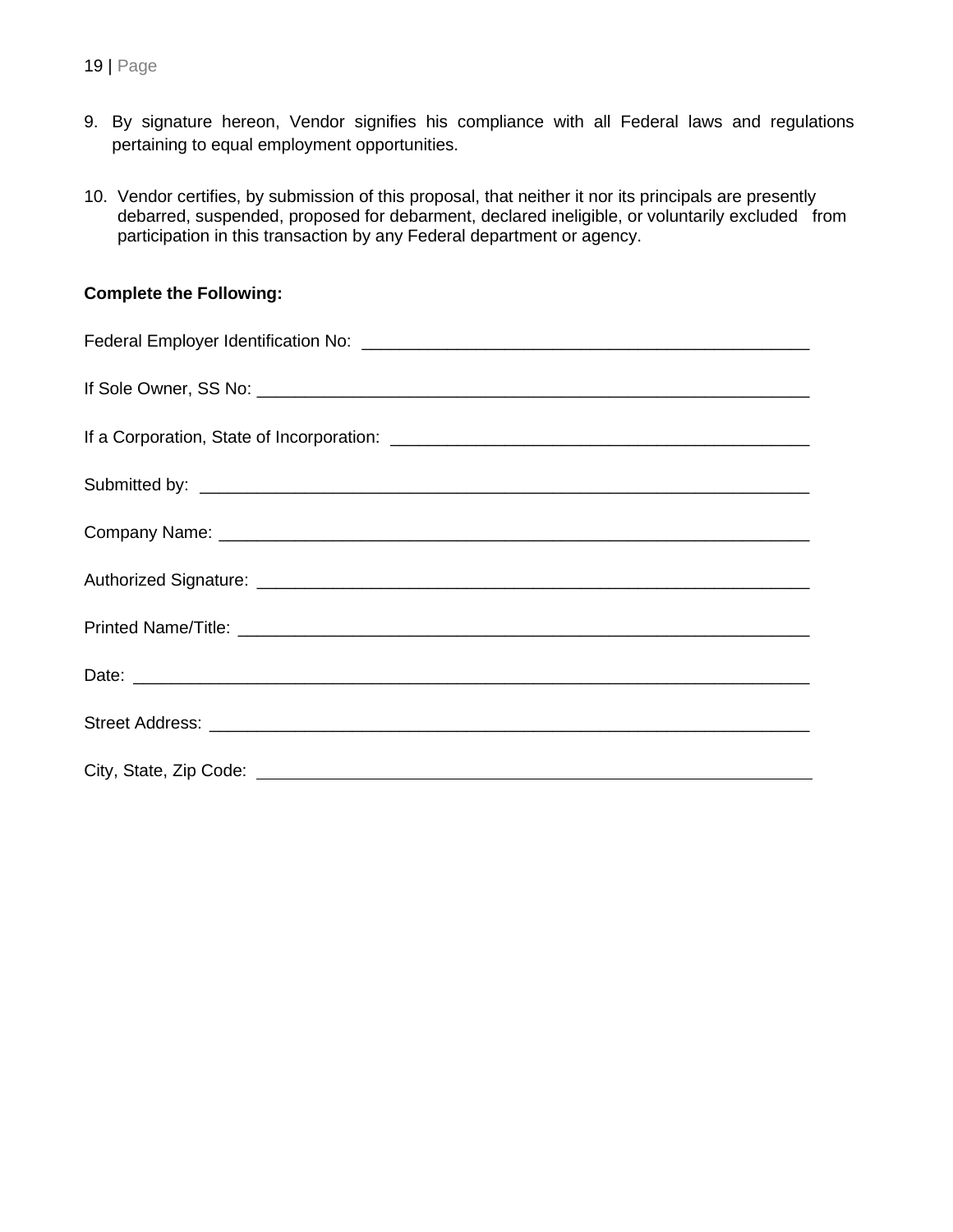### **PRICING SCHEDULE**

**PRICING**: Please submit a detailed cost proposal for providing the services requested. We welcome innovative and nonstandard approaches to proposed financial arrangements in the provision of services under this RFP. Vendors are encouraged to submit alternative pricing models, but all such submissions shall meet the proposal submission requirements contained in this RFP. The vendor may add separately, prices for other services which are not mentioned in the list above.

Proposal of:

# (*Company Name*)

|                                         | <b>Fee Type</b><br>(one-time, per trx, monthly,<br>annually - no charge) | <b>Pricing</b> | <b>Description</b> |
|-----------------------------------------|--------------------------------------------------------------------------|----------------|--------------------|
| <b>AGENT TRANSACTION FEES</b>           |                                                                          |                |                    |
| <b>Agent Domestic Air Bookings</b>      |                                                                          |                |                    |
| <b>Agent International Air Bookings</b> |                                                                          |                |                    |
| <b>Agent Rail Bookings</b>              |                                                                          |                |                    |
| Agent Hotel or Car only Bookings        |                                                                          |                |                    |
| <b>Agent Exchanges</b>                  |                                                                          |                |                    |
| <b>Agent Voids</b>                      |                                                                          |                |                    |
| <b>Agent Refunds</b>                    |                                                                          |                |                    |
| <b>Information Only Calls</b>           |                                                                          |                |                    |
| <b>Help Desk Calls</b>                  |                                                                          |                |                    |
| <b>CONCUR ONLINE TRANSACTION FEES</b>   |                                                                          |                |                    |
| <b>Online Domestic Air Bookings</b>     |                                                                          |                |                    |
| Online International Air Bookings       |                                                                          |                |                    |
| <b>Online Rail Bookings</b>             |                                                                          |                |                    |
| Online Hotel or Car only Bookings       |                                                                          |                |                    |
| Online Exchanges                        |                                                                          |                |                    |
| <b>Online Voids</b>                     |                                                                          |                |                    |
| <b>Online Refunds</b>                   |                                                                          |                |                    |
| Agent-Assisted Changes to Online        |                                                                          |                |                    |
| <b>Bookings</b>                         |                                                                          |                |                    |
| <b>Help Desk Calls</b>                  |                                                                          |                |                    |
| <b>IMPLEMENTATION</b>                   |                                                                          |                |                    |
| <b>Agency Implementation Fee</b>        |                                                                          |                |                    |
| Online Tool Implementation Fee          |                                                                          |                |                    |
| Loading of Air Contracts                |                                                                          |                |                    |
| Loading of Hotel Contracts              |                                                                          |                |                    |
| <b>Loading of Traveler Profiles</b>     |                                                                          |                |                    |
| <b>OTHER SERVICES</b>                   |                                                                          |                |                    |
| <b>Account Management</b>               |                                                                          |                |                    |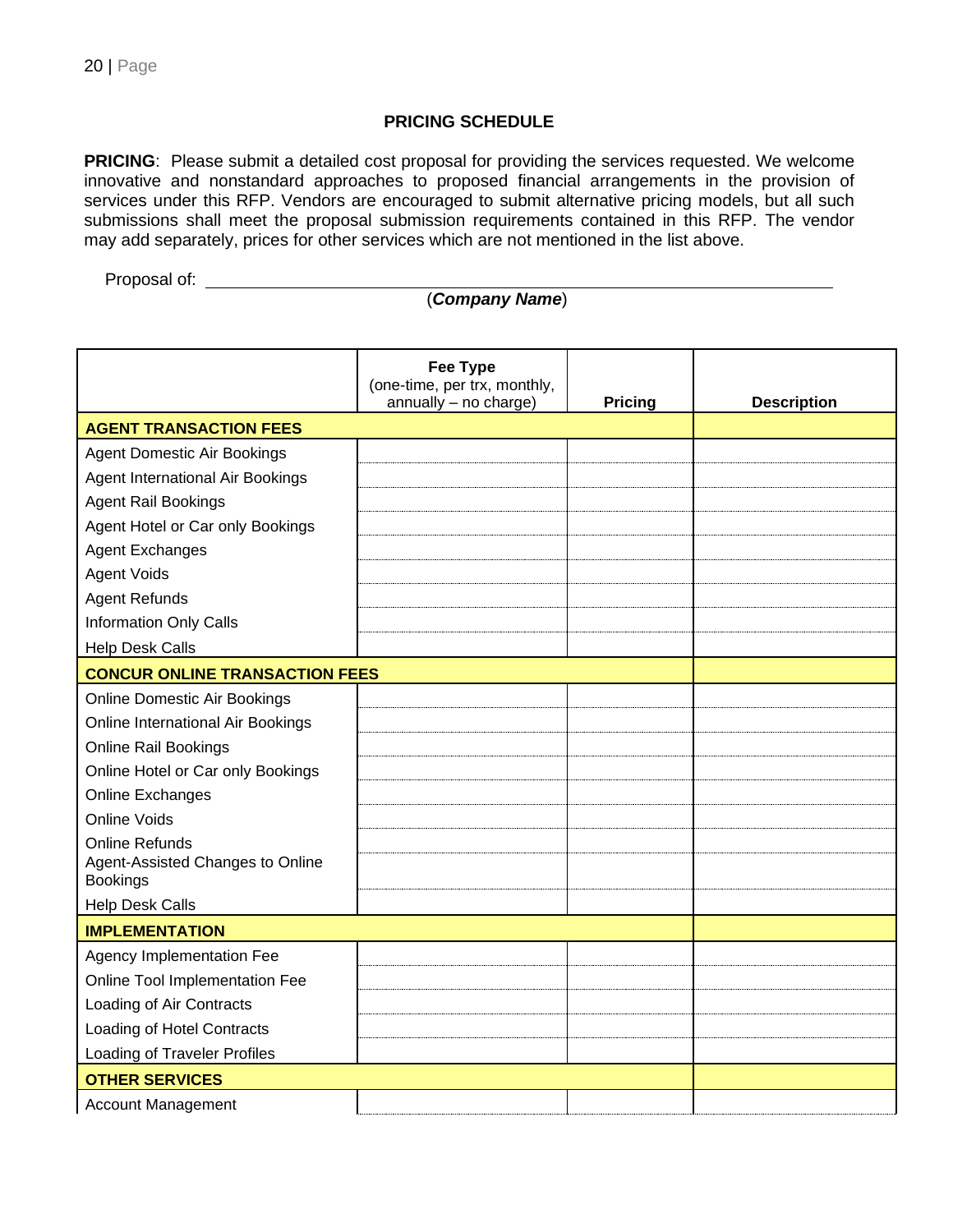| Online Tool Site Management                          |  |  |
|------------------------------------------------------|--|--|
| Reporting                                            |  |  |
| International Rate Desk Review                       |  |  |
| After Hours/Emergency Calls                          |  |  |
| Any other fees or optional services please describe: |  |  |
|                                                      |  |  |
|                                                      |  |  |
|                                                      |  |  |
|                                                      |  |  |
|                                                      |  |  |

Having carefully examined all the specifications and requirements of this Request for Proposal and any attachments thereto, the undersigned proposes to furnish the goods and services as required at the BELOW QUOTED TERMS.

Submitted By:

(Authorized Signature)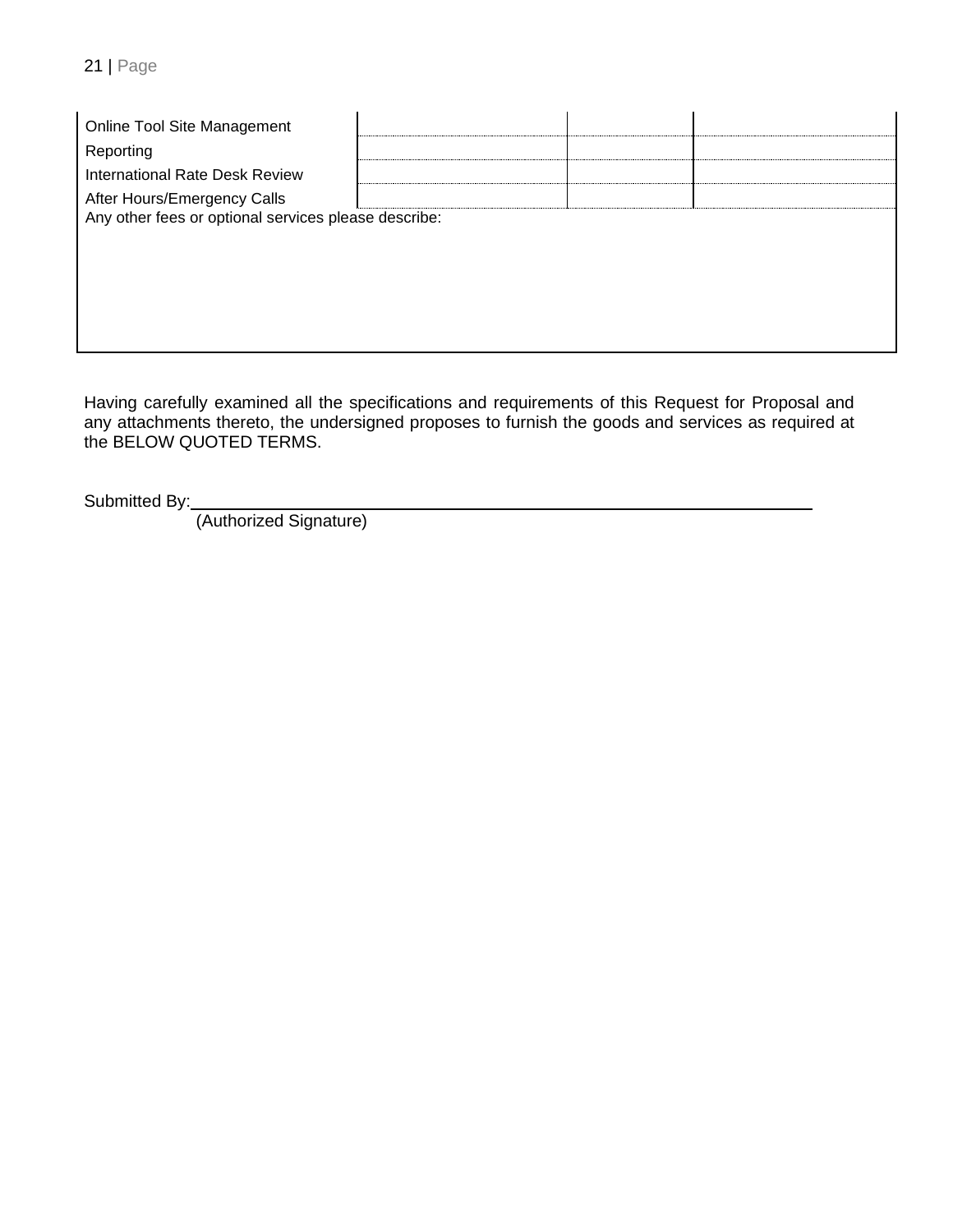### **RESPONDENT QUESTIONNARE**

Respondents are requested to submit a complete response to each of the below listed items. Responses requiring additional space should be brief and submitted as an attachment to your proposal package. Please reference each response by its item number indicated below.

1. Legal name of the company: \_\_\_\_\_\_\_\_\_\_\_\_\_\_\_\_\_\_\_\_\_\_\_\_\_\_\_\_\_\_\_\_\_\_\_\_\_\_\_

Number of years in the business: \_\_\_\_\_\_\_\_\_\_\_\_\_\_\_\_\_\_\_\_\_\_\_\_\_\_\_\_\_\_\_\_\_\_\_\_\_\_\_

Type of Operation-Individual \_\_\_\_\_\_\_\_\_ Partnership \_\_\_\_\_\_\_\_ Corporation \_\_\_\_\_\_\_\_

Number of employees \_\_\_\_\_\_\_\_\_\_\_\_\_\_

2. Is your company currently in default on, any loan agreement or financing agreement with any bank, financial institution, or other entity? If yes, specify date(s), details, circumstances, and prospects for resolution?

3. Provide a customer reference list of no less than three (3) organizations with which your company currently has contracts with and has previously provided goods and/or services of equal type and scope, as requested herein, within the past five (5), years. The reference list must include company name, contact person, and telephone number, project description and length of business relationship.

4. Describe your company's service support philosophy, how it is carried out, and how success in keeping this philosophy is measured.

5. Does any relationship, exist whether by relative, business associate, capital funding agreement or any other such kinship exist between your company and any ECMHSP employee. If yes, please explain.

6. Describe your organization's capacity to manage and provide services proposed. Provide information for each team member that will be assigned to this contract; including number of experience years, qualifications, licenses, certifications, and project responsibilities. Include for example: Resumes of key management staff, identification of staff by position and responsibilities involved in project, and organizational chart with lines of authority.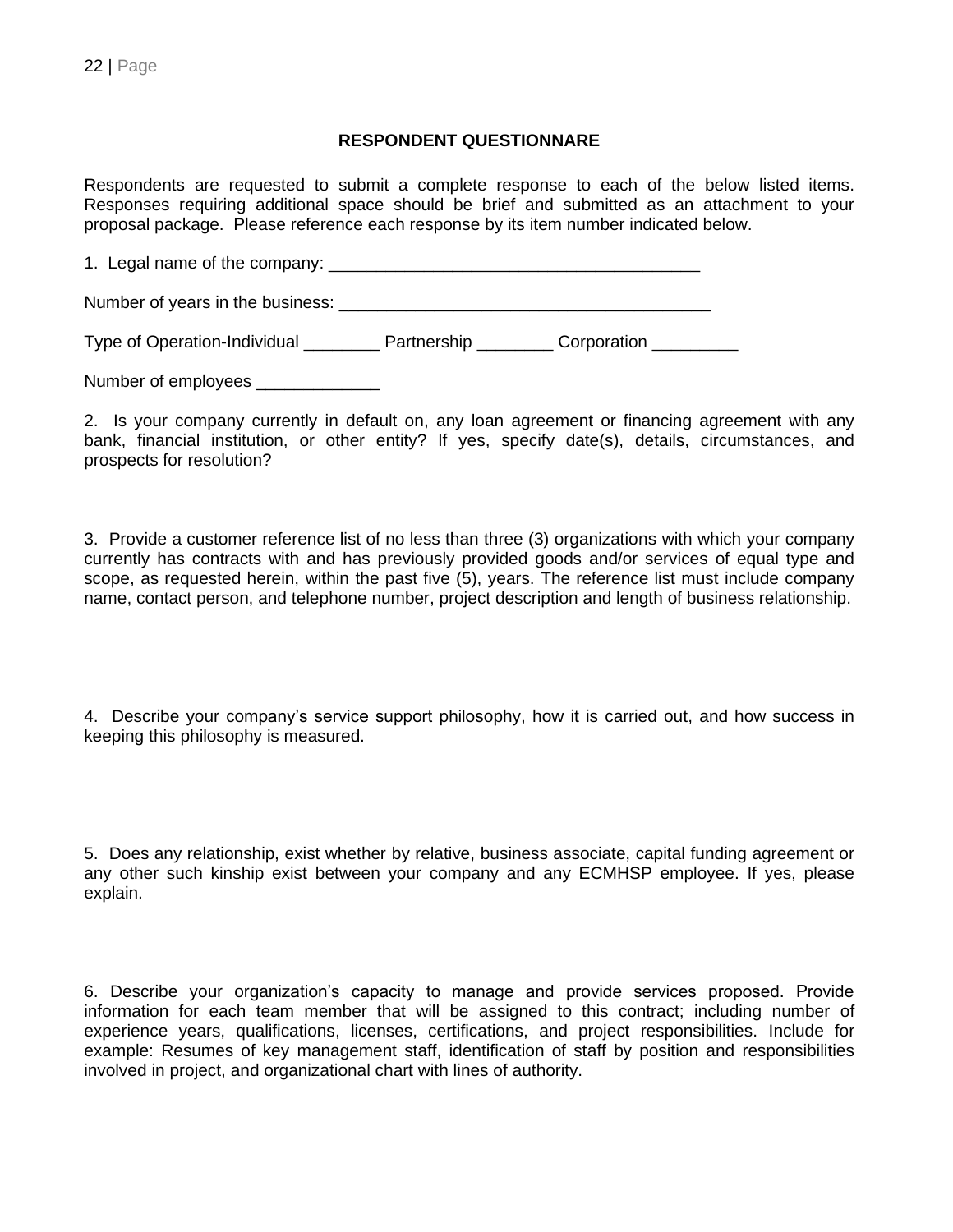7. Please describe the timeline and schedule to include the hiring of one Travel Specialists and the implementation of the travel program.

8. Is your company a minority-owned business? If so, under what certifying agency, state or federal is it certified.

*Submitted by:* 

(Authorized Signature)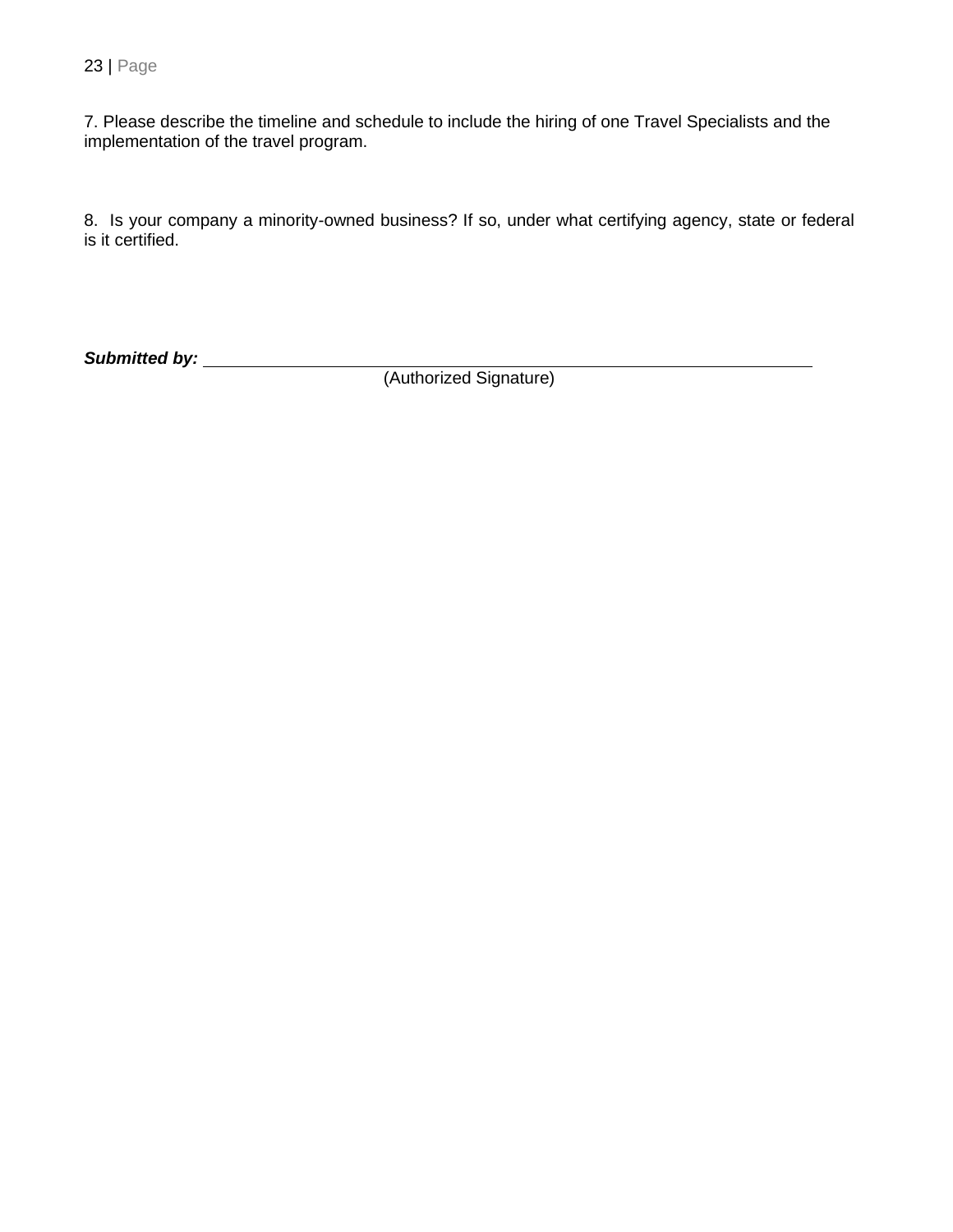### **EXHIBIT A. MANDATORY CONTRACT PROVISIONS**

### (a) Suspension and Debarment

ECMHSP is funded under a grant from the United States Department of Health and Human Services, Administration for Children & Families, Office of Head Start. Individuals and corporations desiring to do business with ECMHSP must certify that they have not been debarred from receiving federal funds. By entering into Agreement, Contractor is certifying that it and its principals:

- (1) Are not presently debarred, suspended, proposed for debarment, declared ineligible, or voluntarily excluded from covered transactions by any Federal department or agency;
- (2) Have not within a three-year period preceding this transaction been convicted of or had a civil judgment rendered against them for commission of fraud or a criminal offense in connection with obtaining, attempting to obtain, or performing a public (Federal, State or local) transaction or contract under a public transaction; violation of Federal or State antitrust statutes or commission of embezzlement, theft, forgery, bribery, falsification or destruction of records, making false statements, or receiving stolen property;
- (3) Are not presently indicted for or otherwise criminally or civilly charged by a government entity (Federal, State or local), with commission of any of the offenses enumerated in this certification;
- (4) Have not within a three-year period preceding this application/proposal had one or more public transactions (Federal, State or local) terminated for cause or default; and
- (5) Will immediately contact ECMHSP upon receipt of any notice of suspension, proposed debarment, or debarment.
- (b) Byrd Anti-Lobbying Amendment: Contractor certifies, to the best of its knowledge and belief, that:

(1) No Federal appropriated funds have been paid or will be paid, by or on behalf of the undersigned, to any person for influencing or attempting to influence an officer or employee of an agency, a Member of Congress, an officer or employee of Congress, or an employee of a Member of Congress in connection with the awarding of any Federal contract, the making of any Federal grant, the making of any Federal loan, the entering into of any cooperative agreement, and the extension, continuation, renewal, amendment, or modification of any Federal contract, grant, loan, or cooperative agreement.

(2) If any funds other than federal appropriated funds have been paid or will be paid to any person for influencing or attempting to influence an officer or employee of any agency, a Member of Congress, an officer or employee of Congress, or an employee of a Member of Congress in connection with this federal grant, the Contractor shall complete and submit Standard Form-LLL, "Disclosure Form to Report Lobbying," in accordance with its instructions.

(3) The undersigned shall require that the language of this certification be included in the award documents for all sub-awards at all tiers (including subcontracts, sub-grants, and contracts under grants, loans, and cooperative agreements) and that all sub-recipients shall certify and disclose accordingly.